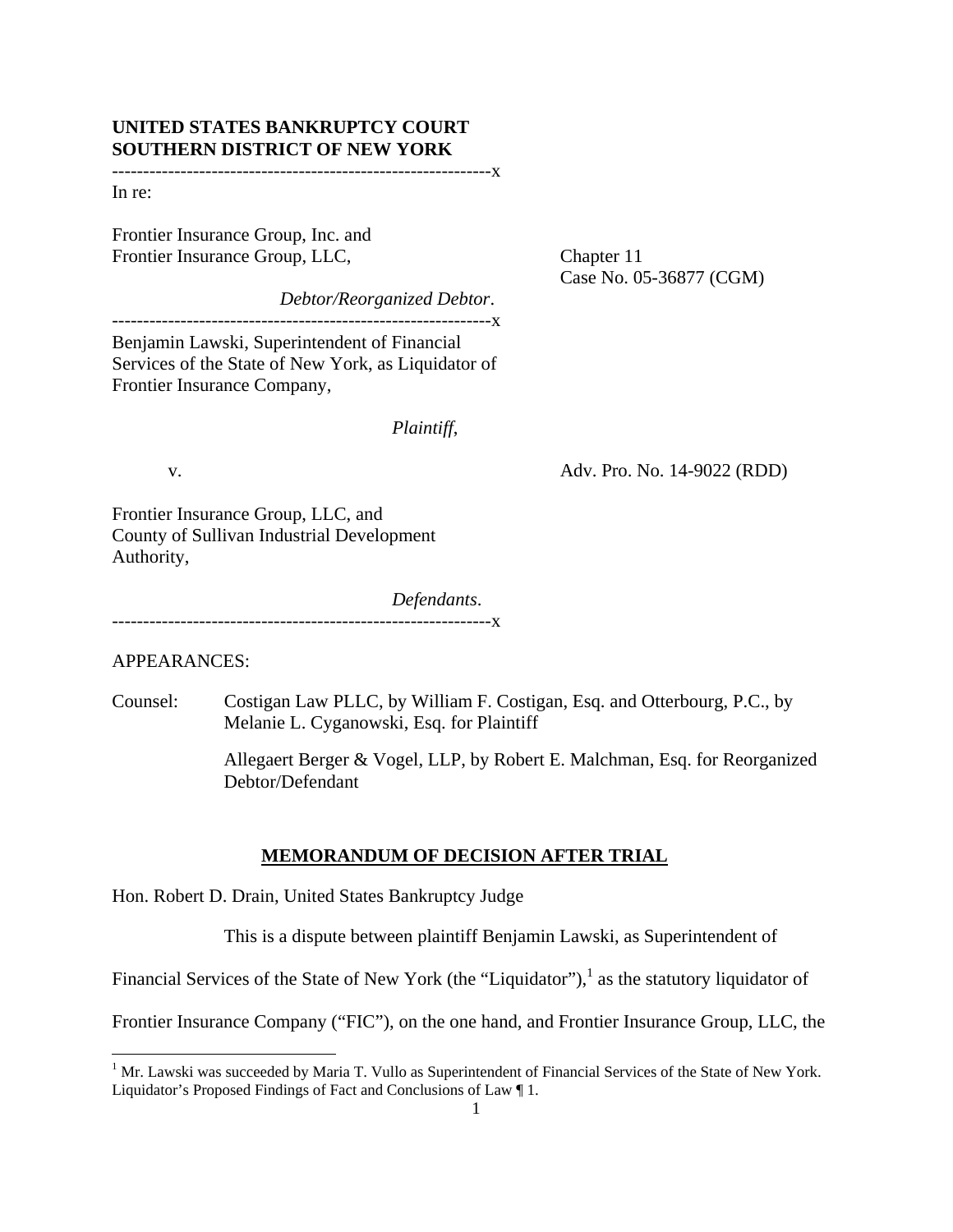reorganized debtor/defendant herein ("FIGL"), on the other, over title to the reversionary interest from defendant County of Sullivan Industrial Development Authority (the "IDA")<sup>2</sup> in land and improvements thereon in Sullivan County, New York that the parties have labeled in this litigation "Parcels B and C."

 FIGL is the successor to Frontier Insurance Group, Inc. ("FIGI") under FIGI's chapter 11 plan (the "Plan"), which was confirmed on December 2, 2005 and became effective on September 20, 2007. $3$  FIGI was the corporate parent of FIC, an insurance company, among other subsidiaries. Both had their headquarters on land (the "Rock Hill Property") with an address at 195 Lake Louise Murray Rd., Rock Hill, New York that included the 2.7 acres and improvements comprising Parcel B and the 12.967 acres and improvements comprising Parcel C, as well as approximately 15.23 acres that included FIGI and FIC's headquarters building and the parking lot immediately adjacent to it that the parties have referred to here as "Parcel A." None of the buildings apparently had an address in addition to the Rock Hill Property address.

It is worth emphasizing at the outset that the parties' present Parcel A, B and C designations were not used when the events giving rise to this dispute occurred, including during FIGI's chapter 11 case. Rather, the parties and their predecessors referred to buildings -- the headquarters building, which sits on Parcel A; a daycare center, referred to as "Nana's House," and a tool shed or "pole barn," which sit on Parcel C -- and, at times, the parking lots adjacent to those structures, including the parking lot on Parcel B that is adjacent to Nana's House (and could supplement the parking lot adjacent to the headquarters building) and the parking lot on Parcel A that is adjacent to the headquarters building.

<sup>&</sup>lt;sup>2</sup> As discussed below, since February 2014 the IDA lacked an interest in the real property at issue. It therefore has no stake in this proceeding with the exception of needing to know whether it should deliver title to Parcels B and C to the Liquidator or to FIGL, and it has neither answered nor otherwise appeared.

 $3$  The Plan is found at FIGL Trial Ex. D.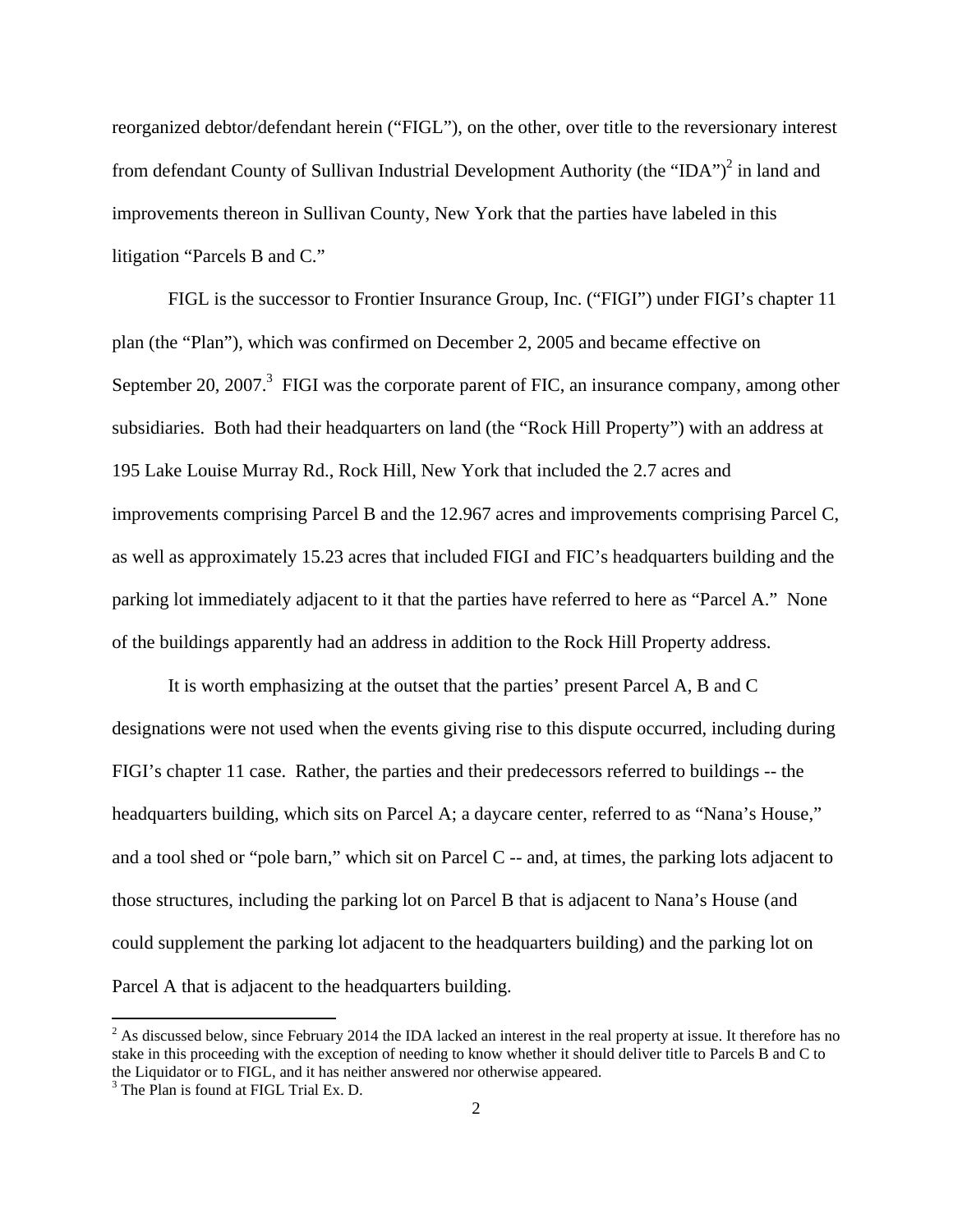The Supreme Court of the State of New York placed FIC in a temporary rehabilitation proceeding under the New York Insurance Law on August 27, 2001, and entered a final rehabilitation order on October 10, 2001. That order appointed the New York Superintendent of Insurance (the "Rehabilitator" or the "Insurance Bureau"), who is the statutory predecessor of the Liquidator,<sup>4</sup> to take possession of FIC's property, conduct FIC's business, and take such steps as reasonably necessary to remove the causes and conditions which made the rehabilitation proceeding necessary.<sup>5</sup> For several years, the Rehabilitator administered FIC in the hope that it could be rehabilitated, satisfy its obligations and resume business without further supervision.

While FIC's rehabilitation process was ongoing, a third-party that was also engaged in the insurance business, Insurance Management Group, Inc. ("IMG") bought the debt secured by a first lien on substantially all of FIGI's assets, and FIGI commenced its chapter 11 case on June 5, 2005 with the goal of enabling IMG to obtain FIGI's interest in FIC, along with other property of FIGI, and working with the Rehabilitator to facilitate FIC's rehabilitation under the ultimate control of IMG. $^{6}$ 

Confirmation of the Plan achieved the first step of that goal, through the transfer of FIGI's assets (with the exception of certain specifically excluded property that under the Plan went to pay administrative claims or to a creditor trust), including FIGI's shares in FIC, to FIGL, which in turn was owned by IMG.

In the end, however, FIC was not rehabilitated. Instead, on November 9, 2012, almost seven years after confirmation of the Plan, the Albany County Supreme Court converted FIC's rehabilitation proceeding to a liquidation proceeding, vesting the Liquidator with "title to all of

<sup>&</sup>lt;sup>4</sup> Direct Testimony of Scott D. Fisher, ¶ 45-46 [Dkt. 55].

<sup>5</sup> Liquidator's Trial Ex. 23.

<sup>6</sup> Direct Testimony of John A. Petrilli, ¶¶ 3-5 [Dkt. 48].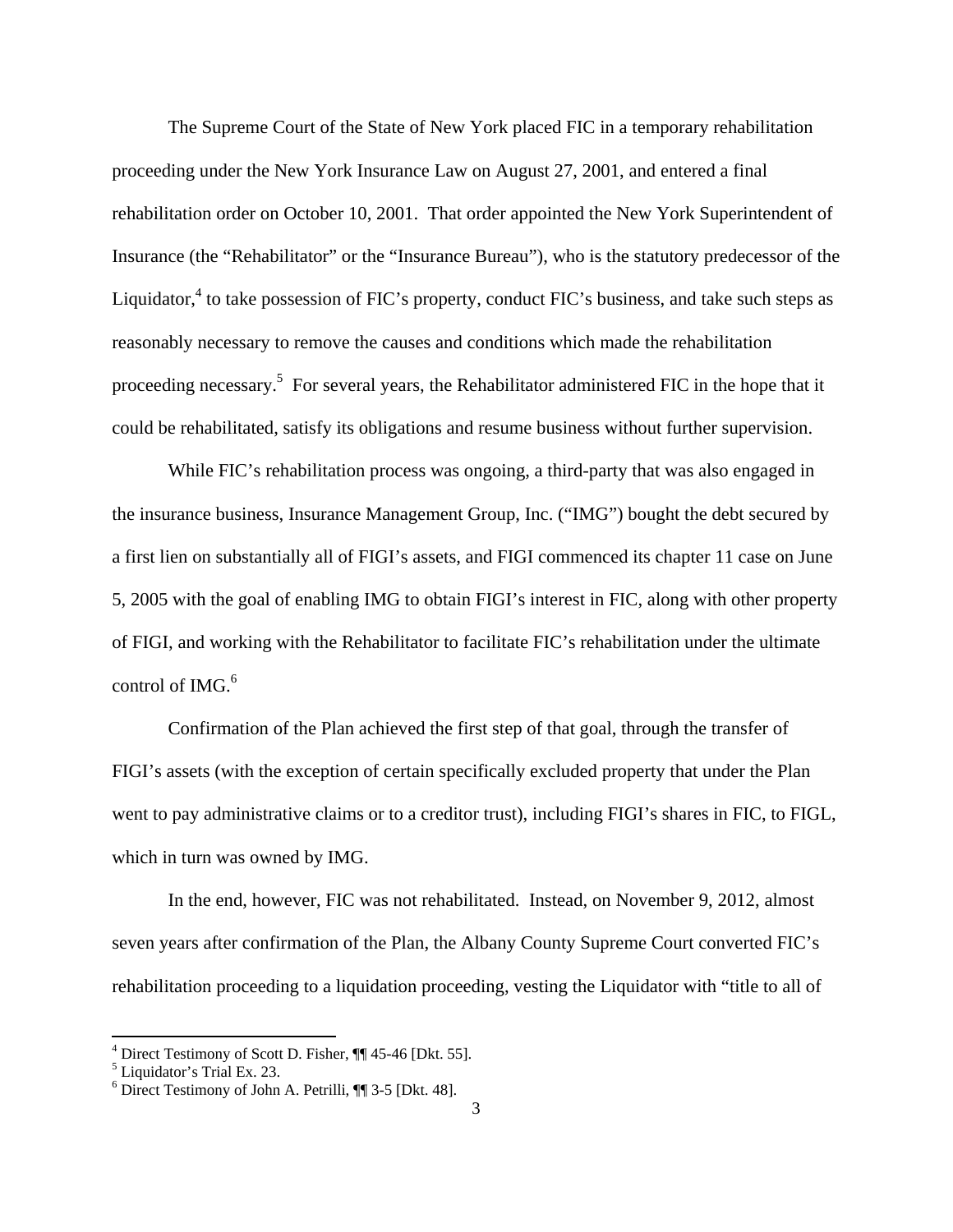[FIC's] property, contracts and rights of action" and directing him to liquidate [FIC's] business and affairs in accordance with" the New York Insurance Law. In the Matter of the Liquidation of Frontier Insurance Co., Index No. 97/06 (Sup. Ct. Albany Cty., Nov. 9 2012).<sup>7</sup>

As discussed below, until this event the Rehabilitator and FIGI/FIGL appear to have agreed on who owned the reversionary interests in Parcels A, B and C, or, more accurately, the headquarters building and adjacent parking lot (Parcel A) and Nana's House and the pole barn and the adjacent parking lot (Parcels B and C). However, the effective separation of FIGL and FIC upon conversion of FIC's rehabilitation proceeding to a liquidation proceeding led the parties initially to assert conflicting claims in the liquidation proceeding with respect to Parcel A and, in an action in the Albany County Supreme Court, to Parcels A, B and C. The Albany County action was removed to the United States District Court for the Northern District of New York and ultimately transferred on June 11, 2014 to this Court. See Lawski v. Frontier Ins. Grp, LLC (In re Frontier Ins. Grp., LLC), 517 B.R. 496, 502-503 (Bankr. S.D.N.Y. 2014) (CMG) (the "Abstention Decision"), familiarity with which is assumed.

 The Liquidator moved to remand this proceeding to the State Supreme Court and/or for this Court to abstain on various grounds, which the Abstention Decision addressed. Id. The Court (Morris, C.B.J.)<sup>8</sup> denied the remand/abstention motion based on the role of the Plan in the dispute. Noting that confirmation of the Plan would be binding on the parties if the Plan covered the ownership issue, the Court retained jurisdiction:

The Court need not step on the toes of the state court by making a determination on whether the various contracts between and among the parties grant a right of reversion to [FIGI, and its successor FIGL]. The Court need only look to the [P]lan and confirmation order to determine whether the property was included in the [P]lan, whether the Liquidator's claim was dealt with in the [P]lan, whether

<sup>&</sup>lt;sup>7</sup> See also Direct Testimony of Scott D. Fischer, ¶ 46.

<sup>&</sup>lt;sup>8</sup> Chief Bankruptcy Judge Morris later recused herself from this adversary proceeding.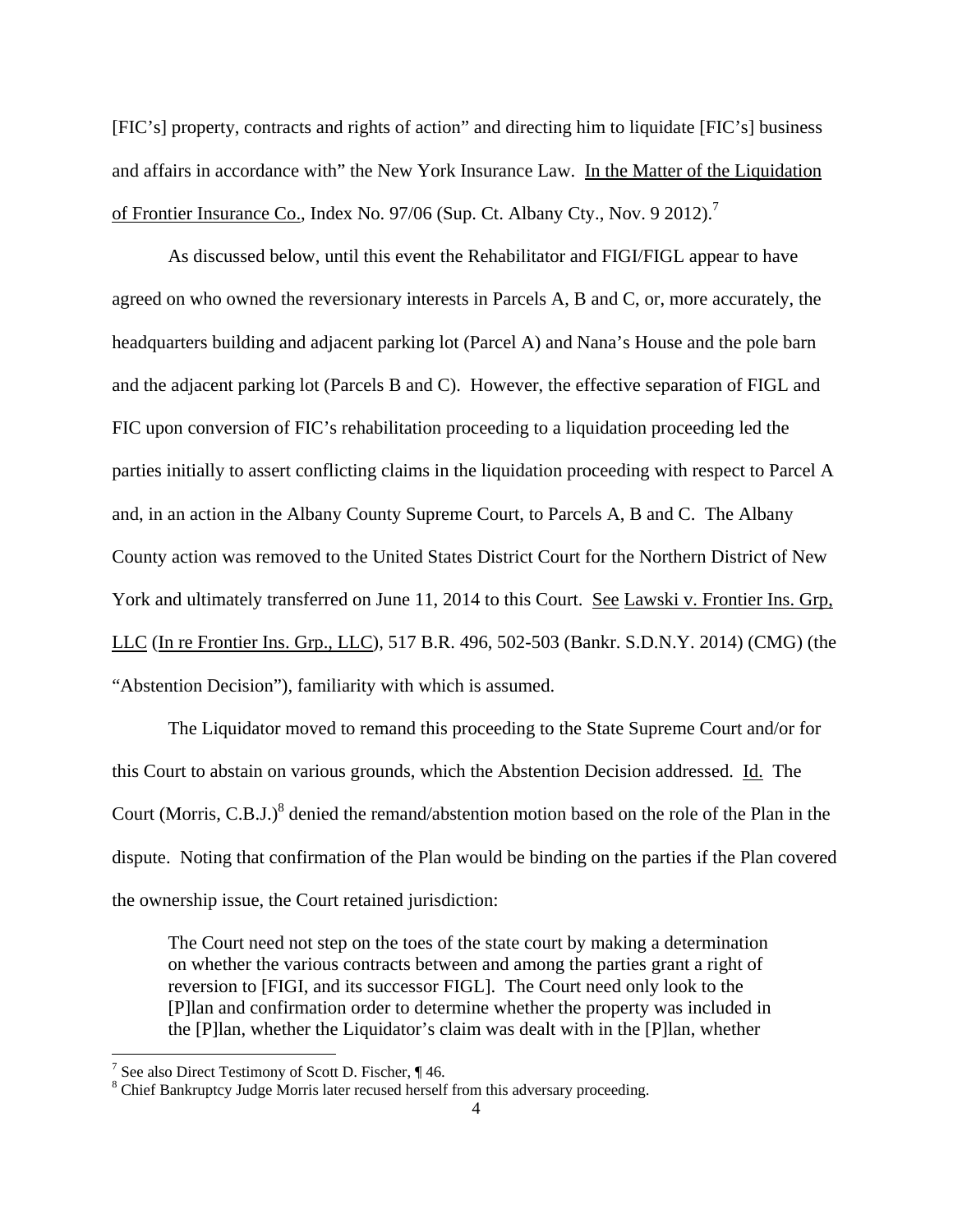the Liquidator is enjoined [under the Plan confirmation order] from proceeding against [FIGL], whether [FIGL] is released from any liability and whether a violation of the discharge has occurred, as was alleged by [FIGL].

Id. at 504. The Court further held, "If the Court determines that this issue was not covered by the [P]lan, it will send the matter back to state court so that the issue [of who owns the reversionary interests] can be decided under state law." Id. Thus, if ownership of Parcels B and  $C^9$  was not "covered by the Plan," Parcels B and C were not "included in the Plan," or the Liquidator's claim to Parcels B and C was not "dealt with in the Plan" as approved and implemented by the order confirming the Plan, all other issues raised by the parties, such as the interpretation of the pre-bankruptcy contracts, the applicability of New York's Statute of Frauds, adverse possession, reformation, and equitable estoppel, will be decided upon remand of this proceeding to the State Supreme Court.

 One might think that whether Parcels B and C were covered by the Plan and the confirmation order would be easy to decide, requiring merely an examination of how those documents address the parties' claims to that property. However, for reasons discussed below the issue of whether Parcels B and C were covered by, included in, or dealt with by the Plan and confirmation order, and, more specifically, the context in which those documents should be read, required fact-finding regarding the nature of FIGI's disclosure of its asserted property interests during its bankruptcy case, the extent of the involvement of the Liquidator's predecessor, the Rehabilitator, in that case, and the parties' mutual understanding of their respective claims to the property at issue when the Plan was confirmed. Accordingly, after the parties engaged in discovery, the Court conducted a trial on those issues.

<sup>&</sup>lt;sup>9</sup> Although FIGL initially asserted a claim to ownership of Parcel A, it has since waived any such claim.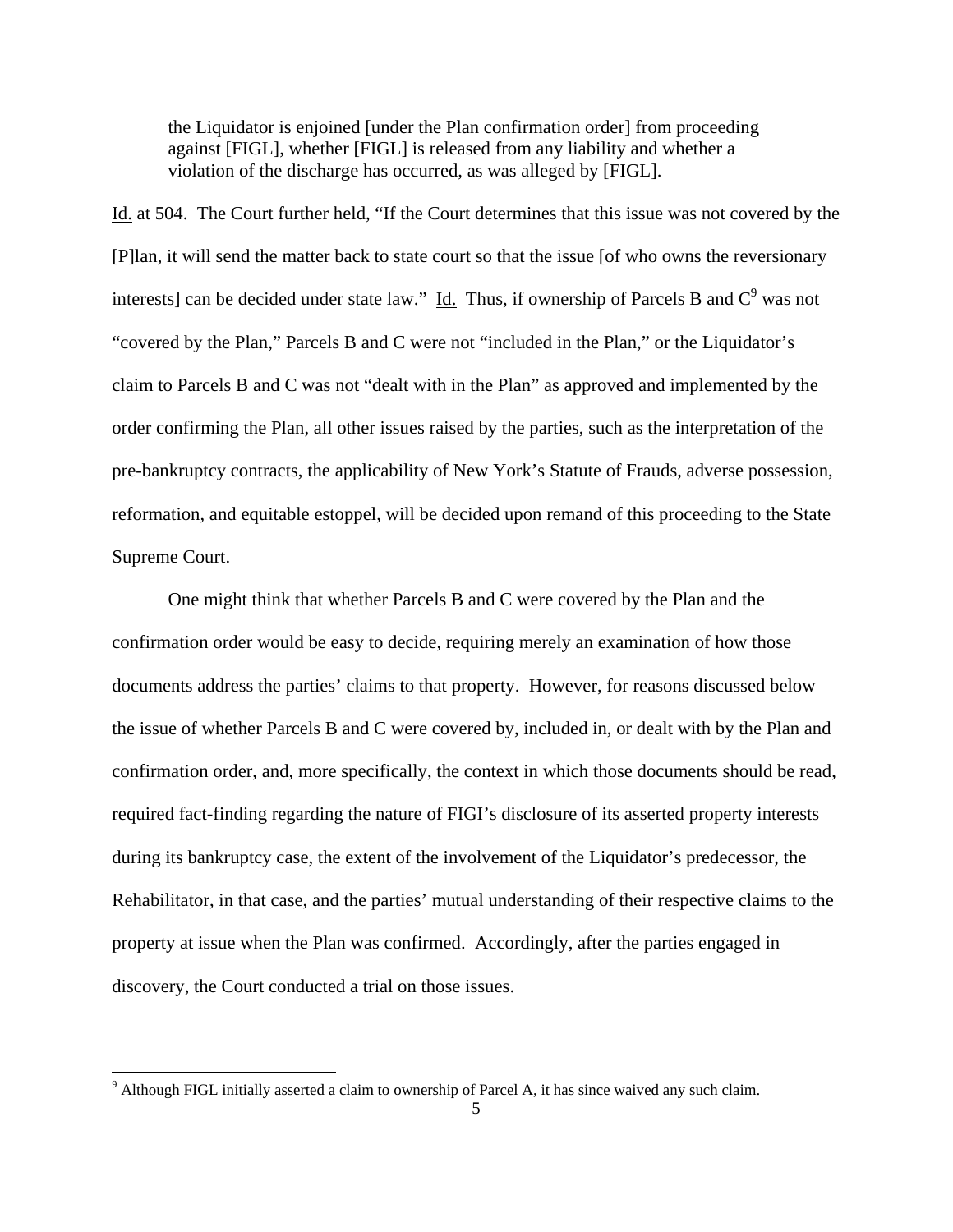This Memorandum of Decision states the Court's reasons, based on the trial record, including witness testimony, agreed deposition designations and the exhibits admitted into evidence, as well as the parties' post-trial proposed findings of fact and conclusions of law, for determining that the Plan sufficiently addressed FIGI's ownership of Parcels B and C and their transfer to FIGL for the Court to declare the Liquidator is bound by the Plan and confirmation order not to contest or interfere in FIGL's reversionary ownership of that property, and to direct the IDA to transfer ownership of it to FIGL.

# **Jurisdiction**

 This Court has subject matter jurisdiction pursuant to 28 U.S.C. §§ 157(a)-(b) and 1334(b) and the Amended Standing Order of Reference, dated January 31, 2012 (Preska C. D.J.). This is a "core proceeding" under 28 U.S.C. § 157(b)(2)(E) and (O) that the Court may determine by a final order under Stern v. Marshall, 564 U.S. 462, 497 (2011), because, as provided in the Abstention Decision, this Court is deciding only issues limited to core aspects of the adjustment of the debtor/creditor relationship: how did the Plan's confirmation affect the parties' prepetition claims to or interests in Parcels B and C, and does the injunction provided for in § 11.08 of the Plan and ¶ 7 of the Court's December 1, 2005 Order confirming the Plan (the "Confirmation Order"), $^{10}$  which prevents interference with the Plan or the property covered by the Plan, apply? See also Travelers Indem. Co. v. Bailey, 557 U.S. 137, 153-55 (2009); Netflix, Inc. v. Relativity Media, LLC (In re Relativity Fashion, LLC), 696 Fed. Appx. 26, 28-29 (2d Cir. 2017); Elliott v. GM LLC (In re Motors Liquidation Co.), 829 F.3d 135, 153-54 (2d Cir. 2016), cert. denied, GM LLC v. Elliott, 137 S. Ct. 1813 (2017). The Court retains *post-confirmation* jurisdiction because § 12.01(f) of the Plan and ¶ 18 of the Confirmation Order reserve the

<sup>&</sup>lt;sup>10</sup> FIGL Trial Ex. J.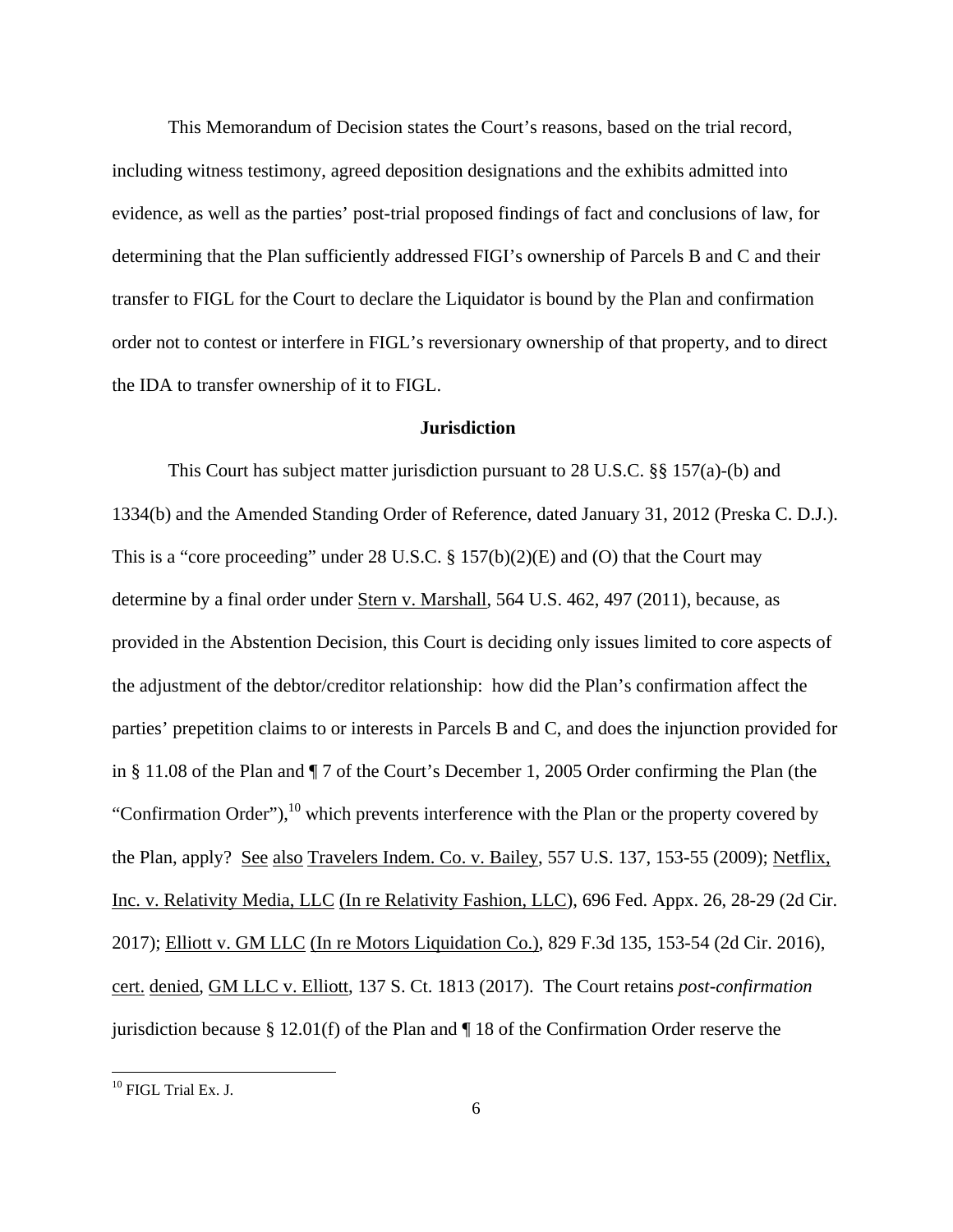Court's jurisdiction to decide such issues, and the dispute clearly has a close nexus to the Plan. Cohen v. CDR Creances, S.A.S. (In re Euro-American Lodging Corp.), 549 Fed. Appx. 52, 54 (2d Cir. 2014); Ace Am. Ins. Co. v. DPH Hldgs. Corp. (In re DPH Hldgs. Corp.), 448 Fed. Appx. 134, 137 (2d Cir. 2011); SP Special Opportunities, LLC v. LightSquared, Inc. (In re LightSquared, Inc.), 539 B.R. 232, 240-42 (S.D.N.Y. 2015). Here, FIGL is seeking to enforce the Plan as to Parcels B and C, which 11 U.S.C. § 1142(b) specifically authorizes the Court to direct. In re Relativity Fashion, 696 Fed. Appx. at 28; Harper v. Oversight Comm. (In re Conco, Inc.), 855 F.3d 703, 711 ( $6<sup>th</sup>$  Cir. 2017).

## **The Binding Effect of Plan Confirmation**

It is often stated that a chapter 11 plan is a new contract between the debtor and its creditors, albeit one signed only by the plan proponent, in this case FIGI. In re Conco, 855 F.3d at 711, quoting In re Dow Corning Corp., 456 F.2d 668, 676 ( $6<sup>th</sup>$  Cir. 2006); see also In re Montgomery Ward Hldg. Corp., 306 B.R. 489, 495 (Bankr. D. Del. 2004) (a confirmed plan is "a legally binding agreement"); In re Pettibone Corp., 134 B.R. 349, 351-52 (Bankr. N.D. Ill. 1991) ("A plan of reorganization is a contract which binds the debtor and its creditors."). References to chapter 11 plans as contracts or agreements -- while useful for purposes of interpreting plans, Silvervan v. Cent. Equities Credit (In re  $18<sup>th</sup>$  Ave. Realty, Inc.), 2010 Bankr. LEXIS 1553, at \*14-15 (Bankr. S.D.N.Y. May 7, 2010) -- are only by analogy, however. The binding effect of a chapter 11 plan is in fact premised on statutory and common law claim preclusion. That is, for the debtor, its creditors and holders of interests, the chapter 11 plan is the crucible by which the parties' claims and rights in property dealt with by the plan are transformed and governed postconfirmation -- a "super-contract" -- not because it is signed by all of the parties with claims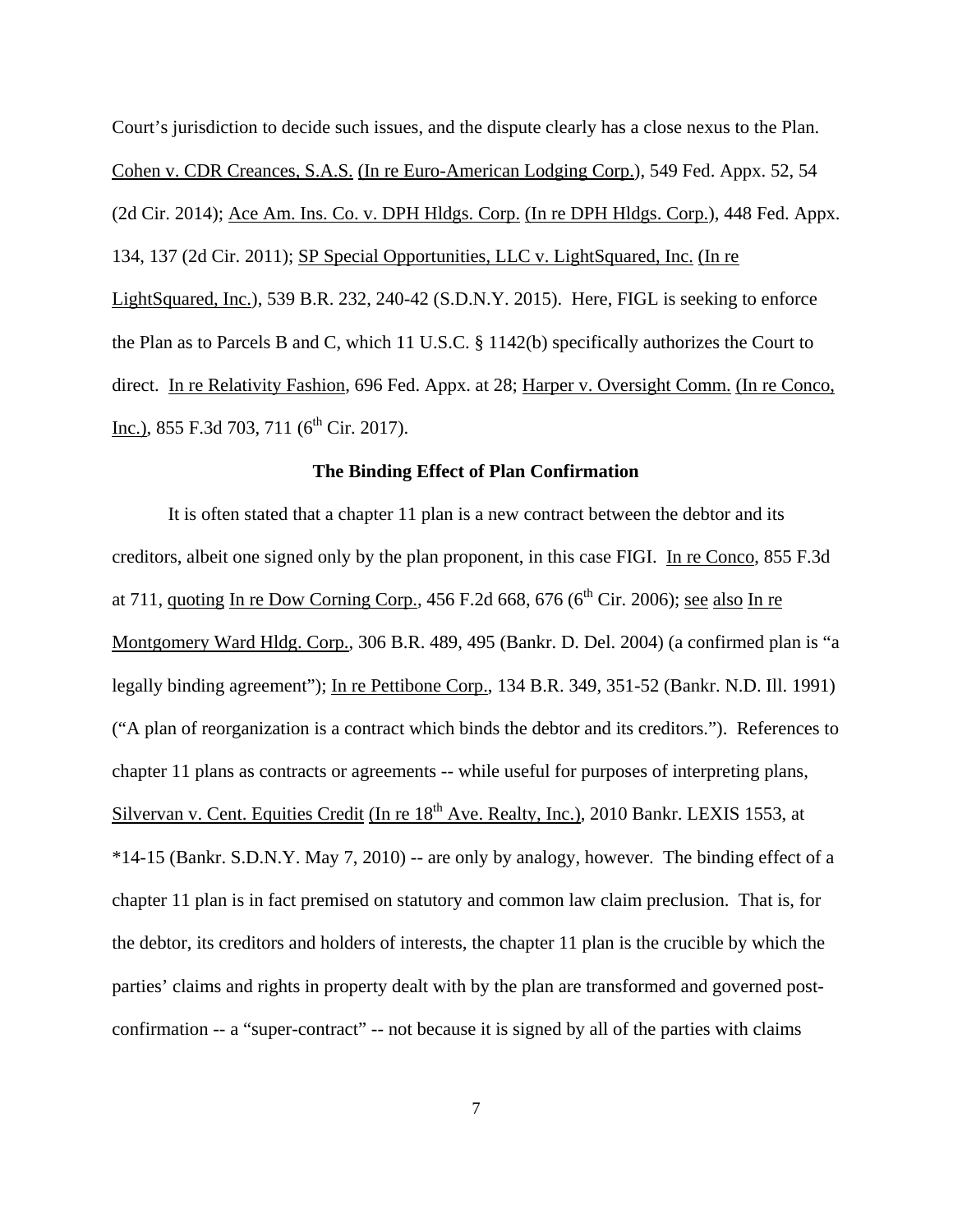against the debtor and holders of interests affected by the plan who participated in the case, but

because of applicable provisions of the Bankruptcy Code and principles of res judicata.

First, in addition to providing for the discharge of a reorganizing debtor under a chapter

11 plan, section 1141 of the Bankruptcy Code prescribes the binding nature of a confirmed plan:

- $(a)$  ... [T]he provisions of a confirmed plan bind the debtor, any entity issuing securities under the plan, any entity acquiring property under the plan, and any creditor, equity security holder, or general partner in the debtor, whether or not the claim or interest of such creditor, equity security holder, or general partner is impaired under the plan and whether or not such creditor, equity security holder, or general partner has accepted the plan.
- (b) Except as otherwise provided in the plan or the order confirming the plan, the confirmation of a plan vests all property of the estate in the debtor.
- (c) . . . [E]xcept as otherwise provided in the plan or in the order confirming the plan, after confirmation of a plan, the property dealt with by the plan is free and clear of all claims and interests of creditors, equity security holders, and of general partners in the debtor.

11 U.S.C. § 1141(a)-(c). Thus, a confirmed plan binds, among others, the debtor and its

creditors to its terms and vests all property of the debtor's estate in the reorganized debtor unless

otherwise provided in the plan,  $\frac{11}{11}$  and, moreover, can vest the property that is dealt with by the

plan free and clear of all claims and interests of creditors and interest holders even if it was not

necessarily property of the estate pre-confirmation.  $Id.<sup>12</sup>$ 

Moreover, the doctrine of <u>res judicata</u> applies to orders confirming chapter 11 plans.

"The confirmation of a plan in a Chapter 11 proceeding is an event comparable to the entry of a

final judgment in an ordinary civil litigation." Silverman v. Tracar, S.A. (In re Am. Preferred

Prescription, Inc.), 255 F.3d 87, 92 (2d Cir. 2001). Thus, in addition to the preclusive effects of

<sup>&</sup>lt;sup>11</sup> See also Diamond Z Trailer, Inc. v. JZ L.L.C. (In re JZ L.L.C.), 371 B.R. 412, 418, 420-21 (BAP 9<sup>th</sup> Cir. 2007) (section 1141(b) vests property in the debtor post-confirmation regardless whether listed on debtor's schedules, subject, on a fact based analysis, to principles of judicial estoppel for conflicting post-confirmation claims to unscheduled assets).

 $12$  See also authorities cited in the following discussion of the res judicata effect of plan confirmation.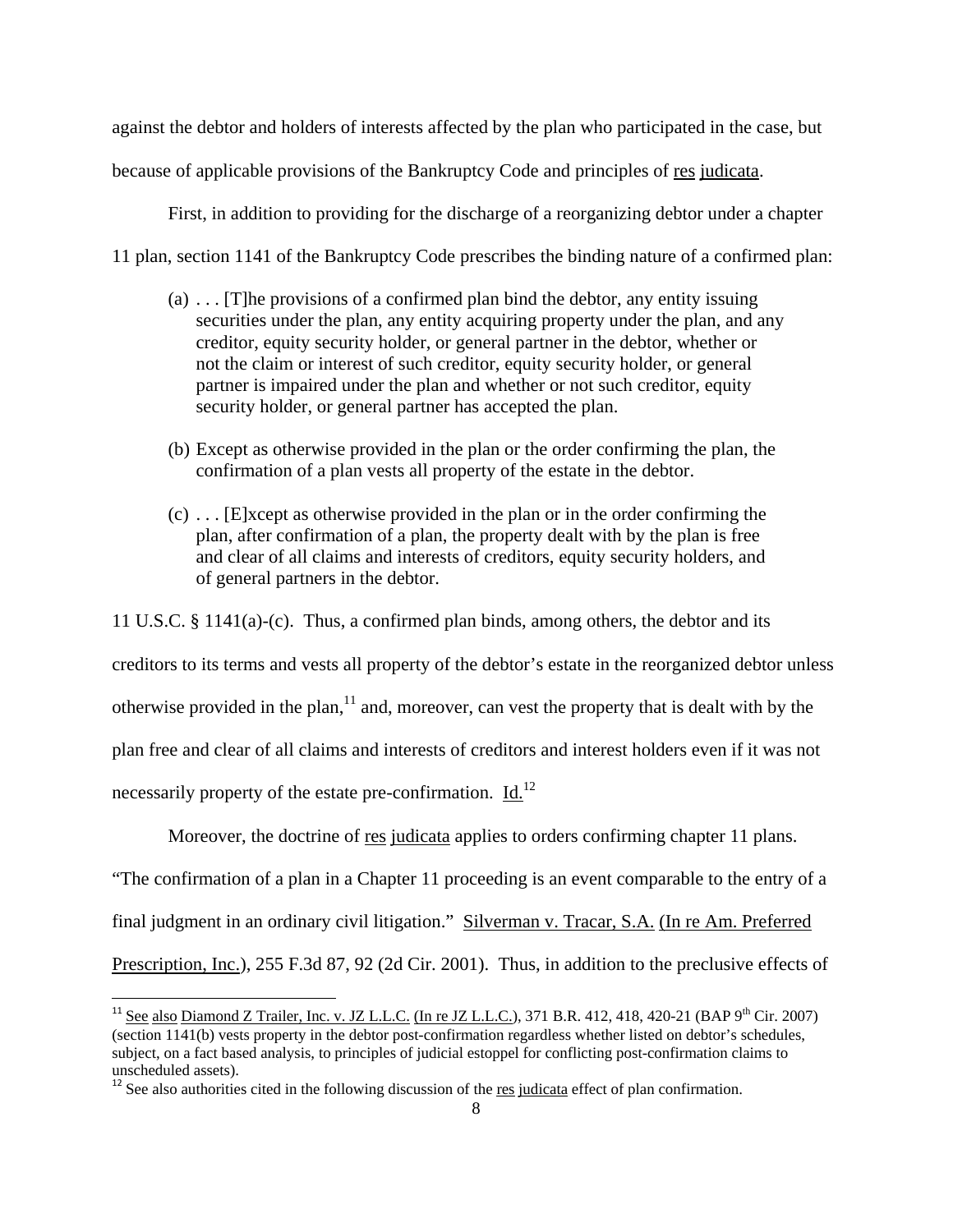section 1141 of the Bankruptcy Code, "the confirmation order serves as res judicata as to any issues that were or could have been raised in the confirmation proceedings." Bel Air Tollgate Pshp v. Bel Air Square Joint Venture (In re Bel Air Square Joint Venture), 1996 U.S. App. LEXIS 2478, at \*4 (2d Cir. Jan. 16, 1996). See also Iberiabank v. Geisen (In re FFS Data, Inc.), 776 F.3d 1299, 1306 ( $11<sup>th</sup>$  Cir. 2015); Baeshen v. Arcapita Bank B.S.C.(c) (In re Arcapita Bank B.S.C.(c)), 520 B.R. 15, 22 (Bankr. S.D.N.Y. 2014); In re Estill Med. Techs., 2004 Bankr. LEXIS 333, at \*11-12 (Bankr. N.D. Tex. Mar. 26, 2004). See generally United Student Aid Funds, Inc. v. Espinosa, 559 U.S. 260, 275 (2010). Res judicata has specifically been applied to preclude post-confirmation assertion of contrary ownership interests by third parties who participated in the case. See, e.g., In re Estill Med. Techs., Inc., 2004 Bankr. LEXIS 333, at \*9- 12.

 In addition, the Second Circuit recognizes considerations beyond the normal parameters of res judicata<sup>13</sup> apply to plan confirmation orders, among other bankruptcy orders that deal with claims to or rights in property of the debtor's estate. Brown Media Corp. v. K&L Gates, LLP, 854 F.3d 150, 157-58 (2d Cir. 2017):

Unlike a typical lawsuit, where one party brings an action against another, a bankruptcy proceeding provides a forum for multiple parties – debtors, creditors bidders, etc. – to sort out how to allocate, among other things, a debtor's assets. In other words, a bankruptcy court's foremost concern is maximizing the value of the debtor's estate. . . . In the bankruptcy context, therefore, instead of examining whether a subsequent lawsuit asserts claims that could have been included as part of a previous lawsuit, courts have assessed whether a new action seeks to bring

 $13$  "To determine whether the doctrine of res judicata bars a subsequent action, we consider whether 1) the prior decision was a final judgment on the merits, 2) the litigants were the same parties [or the interests of the subsequent litigant were adequately represented by the prior litigant in the prior litigation], 3) the prior court was of competent jurisdiction, and 4) the causes of action were the same." Celli v. First Nat'l Bank (In re Layo), 460 F.3d 289, 292 (2d Cir. 2006) (citation omitted). "Whether or not the first judgment will have preclusive effect depends in part on whether the same transaction or series of transactions is at issue, whether the same evidence is needed to support both claims, and whether the facts essential to the second were present in the first." Monahan v. New York City Dept of Corrections, 214 F.3d 275, 285 (2d Cir. 2000) (citation omitted).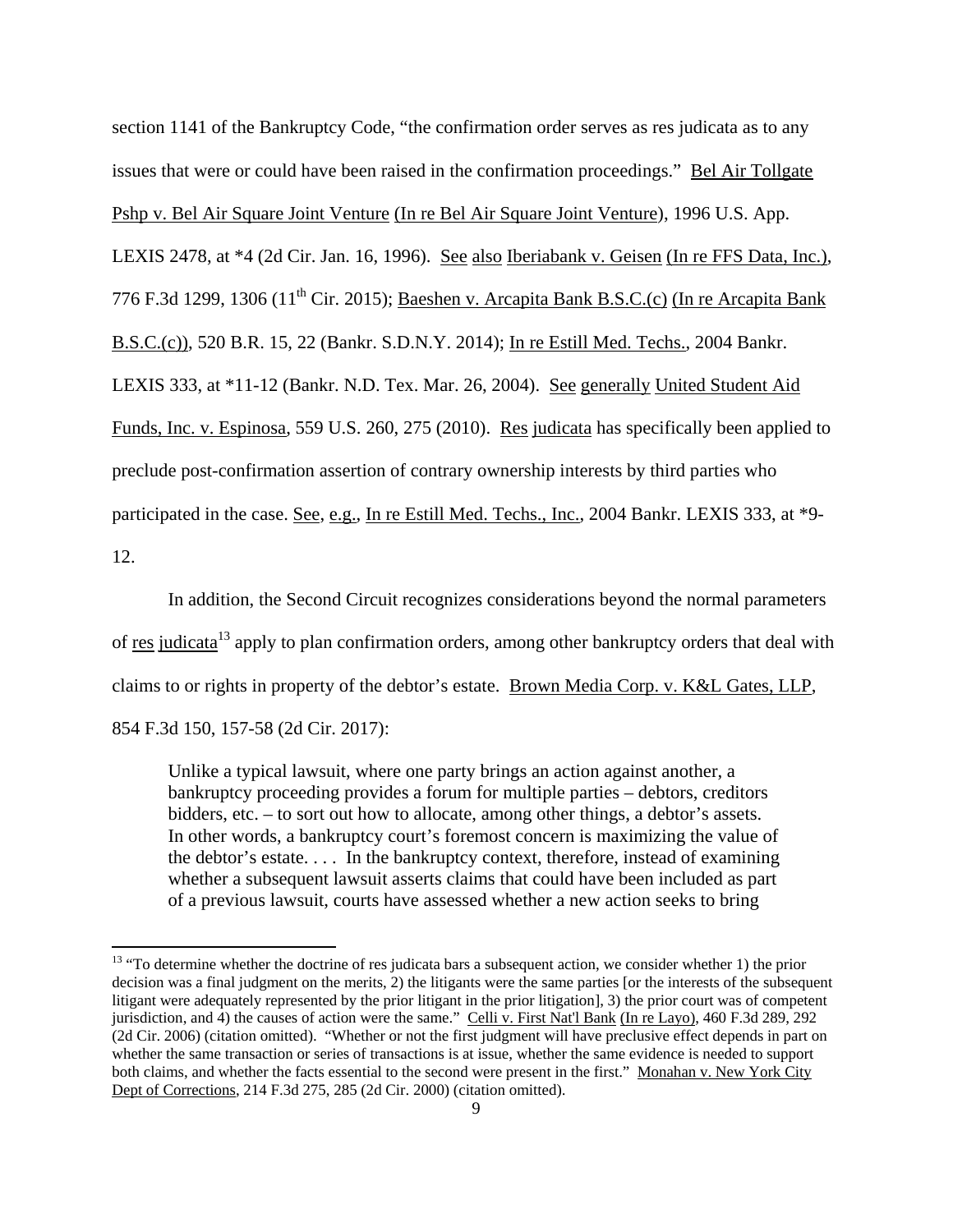claims that could have been raised and litigated within the scope of the bankruptcy proceeding.

Id. at 158 (citation omitted). See also id. at 157: "In the bankruptcy context, we ask as well whether an independent judgment in a separate proceeding would impair, destroy, challenge, or invalidate the enforceability or effectiveness of the reorganization plan."

Thus, because a chapter 11 plan allocates the debtor's property and claims to such property in a collective setting (the "transaction" for res judicata purposes being the plan's allocation of all of the debtor's property and the claims against it), claims to property of the estate are reviewed for <u>res judicata</u> purposes in the context of whether they were or could have been raised pre-confirmation. Depending on the context, this may include claims asserting that an asset is not property of the debtor's estate. As stated by the court in In re Arcapita Bank:

[T]he Plaintiffs argue . . . a plan confirmation cannot confer upon a debtor title to another's property. But the Court disagrees with the Plaintiffs' framing of the issue. While it is true that a party has the right to contest what constitutes property of the estate, this issue was resolved in the plan of reorganization that was approved by the Confirmation Order. This is hardly surprising, given that an understanding or what constitutes property of the estate is central to determining the distribution to creditors in any plan of reorganization.

520 B.R. at 22-23. See also In re Estill Med. Techs., 2004 Bankr. LEXIS 333, at \*11 ("The issue of Eagle having such an ownership interest could have been and should have been raised during the confirmation process. It is black letter law that such an issue is disposed of through confirmation of a plan if not raised before the entry of the confirmation order.").

If the terms of the plan itself do not clearly resolve the issue, moreover, courts examine the case context to determine whether creditors are bound by the plan and the order confirming it with regard to their post-confirmation claims to estate assets. In other words, context can define the collective transaction set forth in the confirmed plan that then governs based on statutory and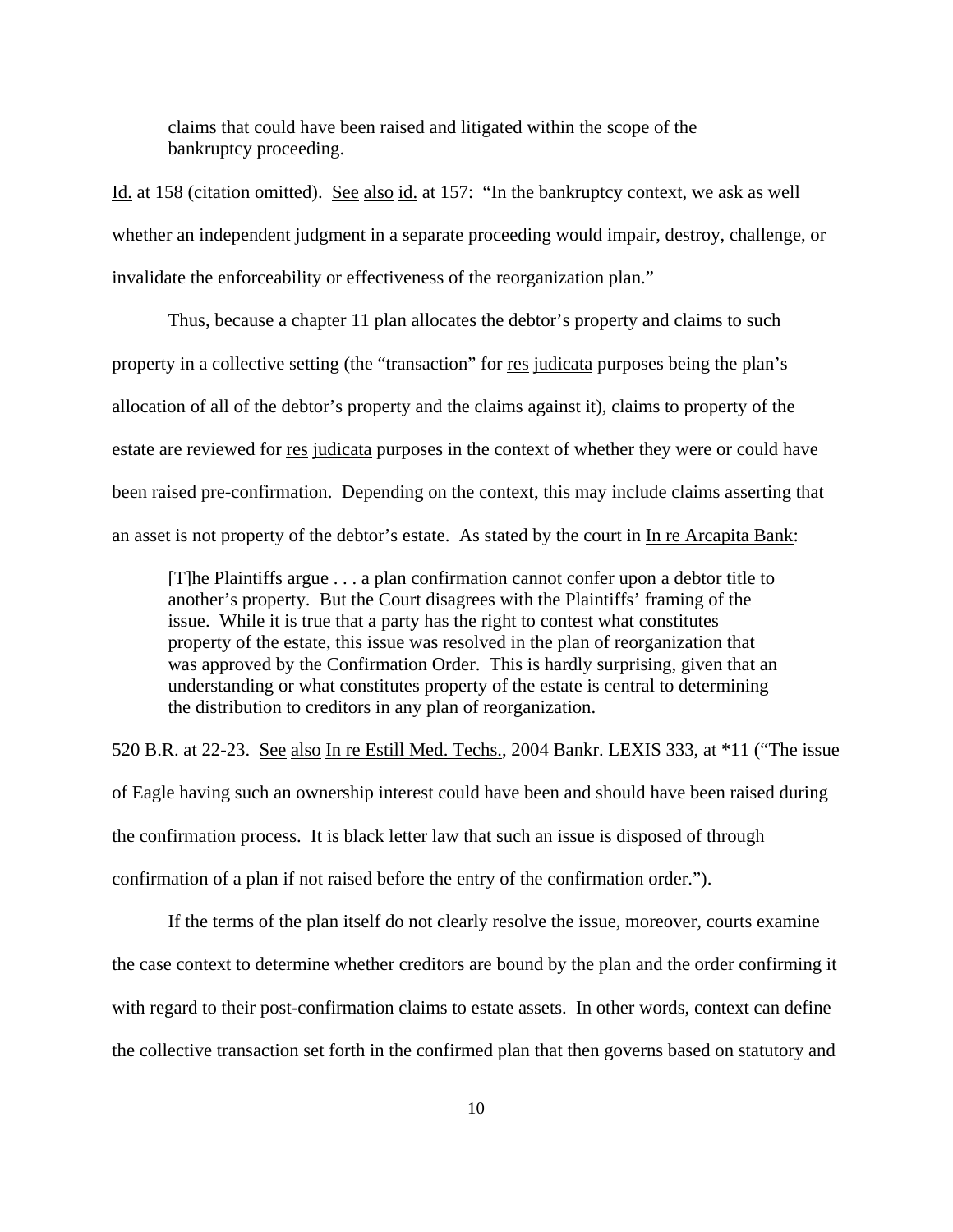common law preclusion principles: what did the parties understand or what could they reasonably have understood about the debtor's claims to property, including as set forth in the debtor's official schedules of assets and the disclosure statement that is required to be approved before one can solicit votes on a plan, and could a dispute over such a property interest have been litigated before plan confirmation? And, then, did the plan conform to that understanding? See, e.g., In re Conco, 855 F.3d at 712-14; Sure-Snap Corp v. State St. Bank and Tr. Co., 948 F.2d 869, 873-74 (2d Cir. 1991); Pemberthy v. Chickering, 2017 U.S. Dist. LEXIS 6153, at \*4-7 (S.D.N.Y. Jan. 13, 2017); and In re Arcapita Bank, 520 B.R. at 23-24, which refer not only to the plan itself but also to the debtor's schedules of assets and liabilities, the disclosure statement for the plan, or both to determine the res judicata effect of the confirmation order on subsequently contested claims to or interests in property. See also Adelphia Recovery Trust v. Goldman Sachs & Co., 748 F.3d 110, 118 (2d Cir. 2014), which found that a debtor's successor in interest under a confirmed plan was judicially estopped to claim an asset based on the asset's omission from the debtor's schedules and the fact that "[a]t no time during these proceedings did [the debtor] or any party attribute ownership of [the asset in question] to [the debtor]";<sup>14</sup> In re House Nursery, Ltd., 2016 Bankr. LEXIS 409, at \*18-22 and 25-26 (Bankr. E.D. Tex. Feb. 9, 2016) (examining context of plan negotiations and statements to the court at the confirmation hearing to determine effect of plan provision: "[T]he Bank cannot simply isolate chosen words now from the context from which they arose and thereby achieve a different result from that contemplated by the parties at the time of the confirmation of the plan. Due to principles of res judicata, it does not possess such discretion.").

 $14$  The Adelphia court employed a judicial estoppel analysis rather than a claim preclusion analysis. Nevertheless, the same principle that all parties to the bankruptcy case are bound by the collective allocation of the debtor's assets, as reflected in the debtor's disclosures and ultimately through the confirmed plan, applied. Id.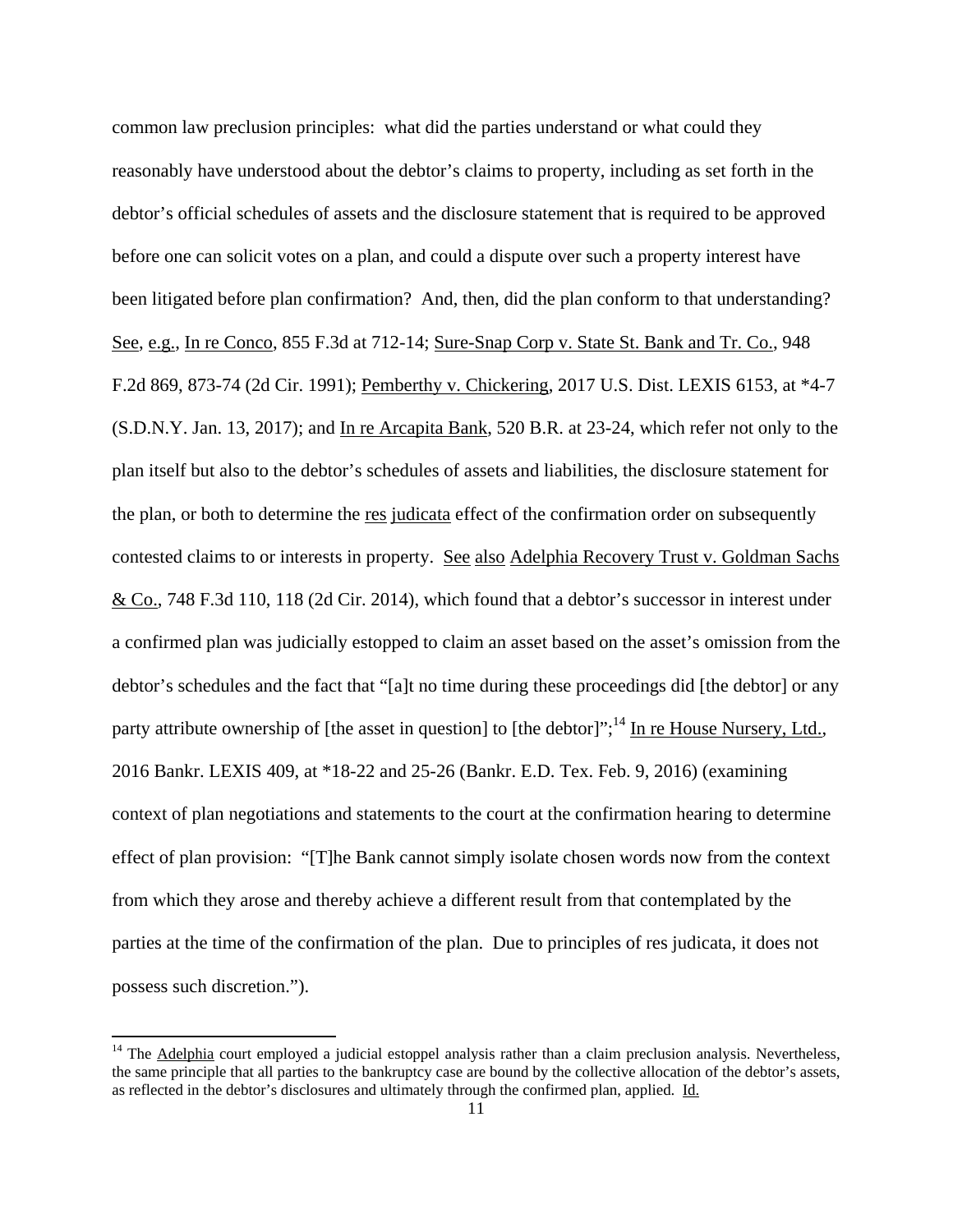Thus, a creditor with a claim to, or an asserted interest in, an asset therefore may lose that interest if, knowing the debtor's contrary claim, it lets a plan be confirmed without contesting the debtor's position; on the other hand, a post-confirmation debtor may be precluded from subsequently claiming an asset that was not sufficiently claimed during the chapter 11 case. As stated in In re Arcapita Bank, 520 B.R. at 28-29: "Taken together, the disclosure statement and the confirmed plan control how the Funds [in which a third party was asserting an interest postconfirmation] would be handled. . . . The Plaintiffs could have contested all these issues [in the Funds] at several points prior to confirmation. But they did not. Allowing the Plaintiffs' claims [to the Funds now] would effectively disrupt the reorganization plan." See also United States v. Goff, 2005 U.S. Dist. LEXIS 49884, at \*40-41 (D. Idaho Jan. 7, 2005), in which the court observed,

Lest Plaintiff complain about its treatment under Defendant's confirmed Plan, the Court reminds Plaintiff that the provisions of Chapter 11 provided ample protection for Plaintiff's secured rights and that Plaintiff was given multiple opportunities during the plan confirmation process to raise any concerns it may have had about the treatment of its claims. Under Chapter 11, it is the creditor's responsibility to speak up; the debtor has no affirmative duty to safely shepherd the secured creditor through the confirmation process,

and In re Estill Med. Techs., 2004 Bankr. LEXIS 333, at \*12-13 (noting absence of any discussion of a third party's "valuable property right" in disclosure statement for the plan, court opined that the third party, which was active in the case, should have raised the issue if it wanted to protect its interest).

 There is currently a judicial gloss on this latter point, that a party stays silent at its peril, as applied to 11 U.S.C. § 1141(c), which states that, except as provided in the plan, property "dealt with" by a confirmed plan shall be free and clear of the claims and interests of creditors. As to secured creditors and holders of other interests in property, section 1141(c) extinguishes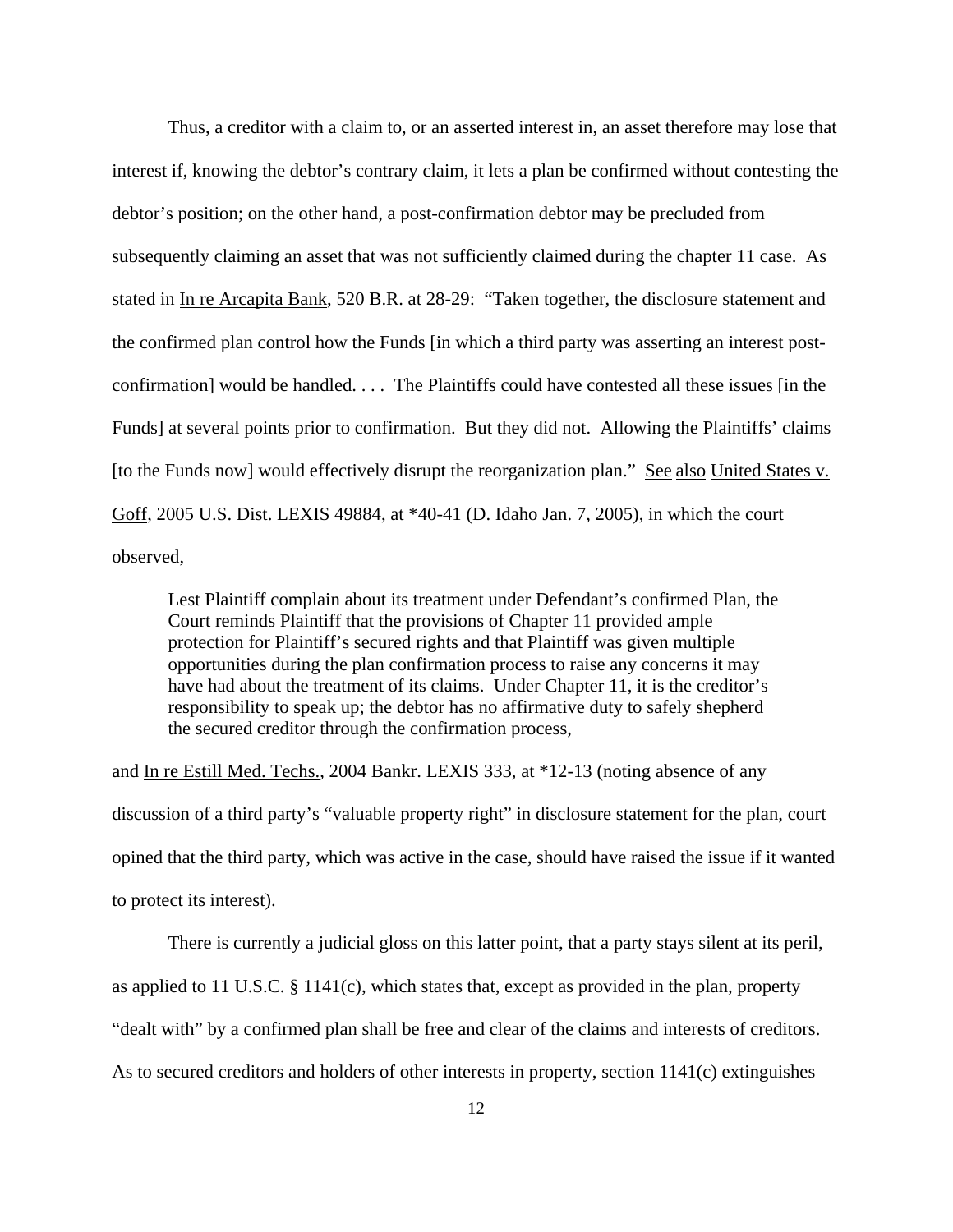such interests if (1) the plan is confirmed, (2) the property subject to the interest is "dealt with" by the plan, (3) neither the plan nor the confirmation order preserves the interest, and, lastly, although this requirement -- unlike the first three -- is not expressly set forth in section 1141(c), (4) the holder of the interest *participated* in the bankruptcy case. City of Concord, N.H. v. N. New Eng. Tel. Operations LLC (In re Northern New England Telephone Operations, LLC), 795 F.3d 343, 346-48 (2d Cir. 2015).

Section 1141(c)'s "dealt with" requirement is satisfied by, among other things, a plan provision stating that "all property" of the debtor shall be free and clear of claims, liens and interests, id. at 349, that is, a *general* reference that would encompass the property at issue, in light of the principle that "creditors have a responsibility to take an active role in protecting their claims. And that latter principle allows a plan to deal in broad strokes with property subject to liens." Id. (internal citation and quotation omitted). See also United Indep. Sch. Dist. v. Vitro Asset Corp. (In re Vitro Asset Corp), 656 Fed. Appx. 717, 723-24 ( $5<sup>th</sup>$  Cir. 2016); Airadigm Commc'ns, Inc. v. FCC (In re Airadigm Commc'ns, Inc.), 519 F.3d 640, 649 ( $7<sup>th</sup>$  Cir. 2008) (property is "dealt with" for purposes of section 1141(c) when there is "some evidence that the powers to affect the creditor's interest contained in the bankruptcy code . . . have in some way been exercised [in the plan] – whether expressly or impliedly").

The currently judicially imposed "participation" requirement for purposes of section 1141(c) goes beyond mere due process concerns; it is satisfied only if the holder of a property interest took some action in the bankruptcy case, as distinguished from merely receiving notice and failing to act. In re Ahern Enter., 507 F.3d 817, 822-23 ( $5<sup>th</sup>$  Cir. 2007). "Participation" includes, among other things, filing a proof of claim where circumstances indicate that it is related to the interest at issue, In re Northern New England Telephone Operations, 795 F.3d at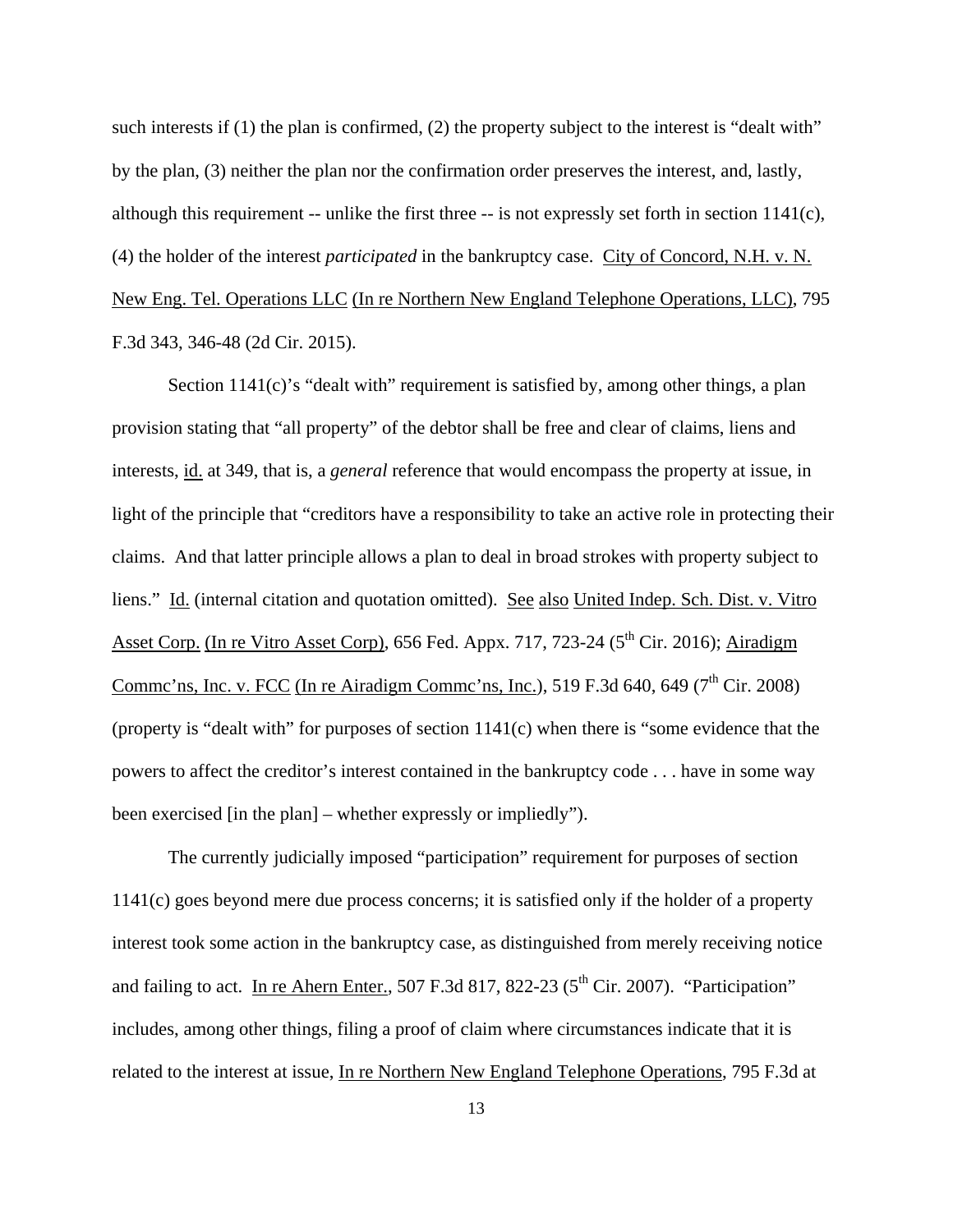350, negotiating with the debtor over the terms of the plan with knowledge of the disputed interest, Baker Hughes Oilfield Operations, Inc. v. Morton (In re R.L. Adkins Corp.), 784 F.3d 978, 981 ( $5<sup>th</sup>$  Cir. 2015) (concurring opinion), or actively participating in the bankruptcy case with knowledge that its interest might be disputed, and having the opportunity to object to the plan. Universal Suppliers, Inc. v. Reg'l Bldg. Sys. (In re Reg'l Bldg. Sys., Inc.), 254 F.3d 528, 529, 532  $(4^{th}$  Cir. 2001).<sup>15</sup> As discussed in Reg'l Bldg. Sys., nothing more is required under the statute because in chapter 11 cases parties in interest collectively need to rely on the plan proponent's position regarding the estate's assets unless a countervailing position is timely identified: "[I]t would be imprudent for any creditor to accept a debtor's property as satisfaction for his claim without knowing whether some unidentified third party is lying in wait with a lien." Id. at 533.

### **Discussion**

Certain aspects of the foregoing analysis are easily applied to the evidence at trial. First, it refutes the Liquidator's position that New York's Statute of Frauds requires a signed deed transferring the reversionary interests in Parcel B and C to FIGL. To the contrary, section 1141(a)-(c) of the Bankruptcy Code preempt New York's Statute of Frauds by providing for the vesting of property, including real property, upon confirmation of the Plan without a deed. Separately, a deed is not required for the application of res judicata for plan purposes.

There is also no question that the Rehabilitator (and thus his successor, the Liquidator), "participated" in FIGI's case for purposes of section 1141(c) of the Bankruptcy Code under In re Northern New England Telephone Operations, 795 F.3d at 350, and the other authorities cited

<sup>&</sup>lt;sup>15</sup> See also FDIC v. Union Entities (In re Be-Mac Transport Co.), 83 F.3d 1020, 1027 ( $8<sup>th</sup>$  Cir. 1996) (lienholder did not "participate" for purposes of section 1141(c) where it was neither allowed to file a secured claim because it missed the claims bar date, nor, consequently, to vote on the plan as a secured creditor).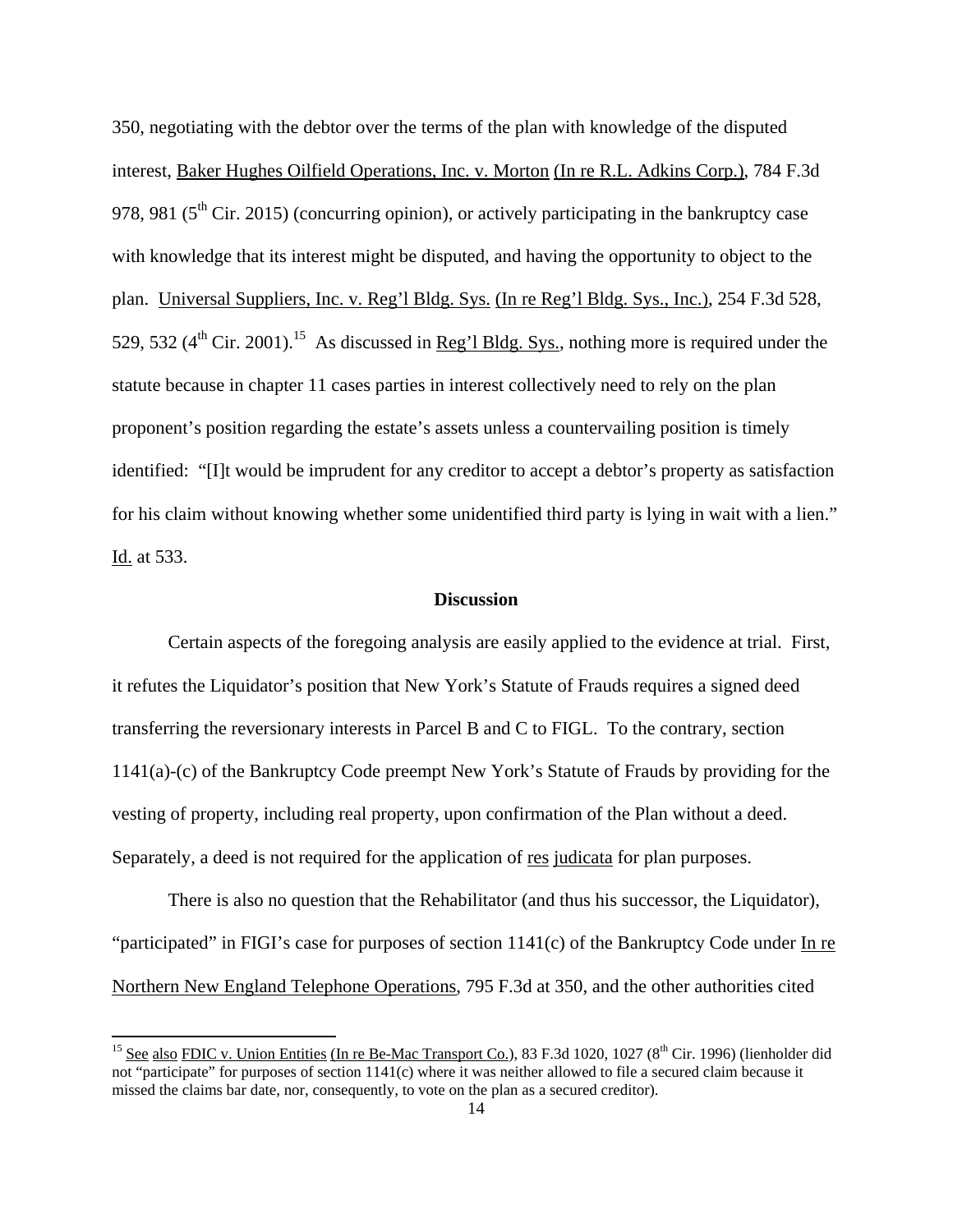above that add a participation requirement to that section. The Rehabilitator filed a \$43,230,580 proof of claim in this case;<sup>16</sup> actively negotiated his claims with FIGI and IMG (which the parties ultimately settled in a complex settlement agreement<sup>17</sup> that was (a) attached to the Plan Supplement<sup>18</sup> filed before the confirmation hearing, (b) incorporated in § 4.11 of the Plan, and (c) approved in  $\P$ [E.x. and 6 of the Confirmation Order); and even voted to accept the Plan.<sup>19</sup> The Rehabilitator never objected to confirmation of the Plan on the basis that he claimed the revisionary interest in Parcels B and C or the buildings on them, or otherwise raised any claim to that property in the chapter 11 case.

It also appears that the Rehabilitator did nothing to preserve his interest in Parcels B and C. Indeed, the Rehabilitator's proof of claim<sup>20</sup> is filed as an unsecured non-priority proof of claim and does not identify any dispute over, or claimed interest in, Parcels B and C, or Nana's House, the pole barn or the parking lot next to them.

The Plan and Confirmation Order also provided that they were binding on, among others, FIGI and its creditors, which would include the Rehabilitator. Confirmation Order ¶ 8; Plan § 11.09 ("The rights, benefits and obligations conferred on any Person by the Plan will be binding upon and inure to the benefit of the executors, successors, heirs and assigns of and any Persons claiming an interest in any and all property in which [FIGI] has an interest within the meaning of section 541 of the Bankruptcy Code through such Person.").

Finally, ¶ 15 of the Confirmation Order and pages 3 and 7 (definition of "Assets" and "Estate") and 11 (definition of "Trust Assets") and Article IV and §§ 6.01(h) and 11.01 of the

<sup>&</sup>lt;sup>16</sup> FIGL Trial Ex. G.

<sup>&</sup>lt;sup>17</sup> FIGL Trial Ex. H.

<sup>18</sup> FIGL Trial Ex. F.

<sup>&</sup>lt;sup>19</sup> FIGL Trial Ex. I (Declaration Certifying Results of Voting) at Ex. A, p. 1.<br><sup>20</sup> FIGL Trial Ex. G.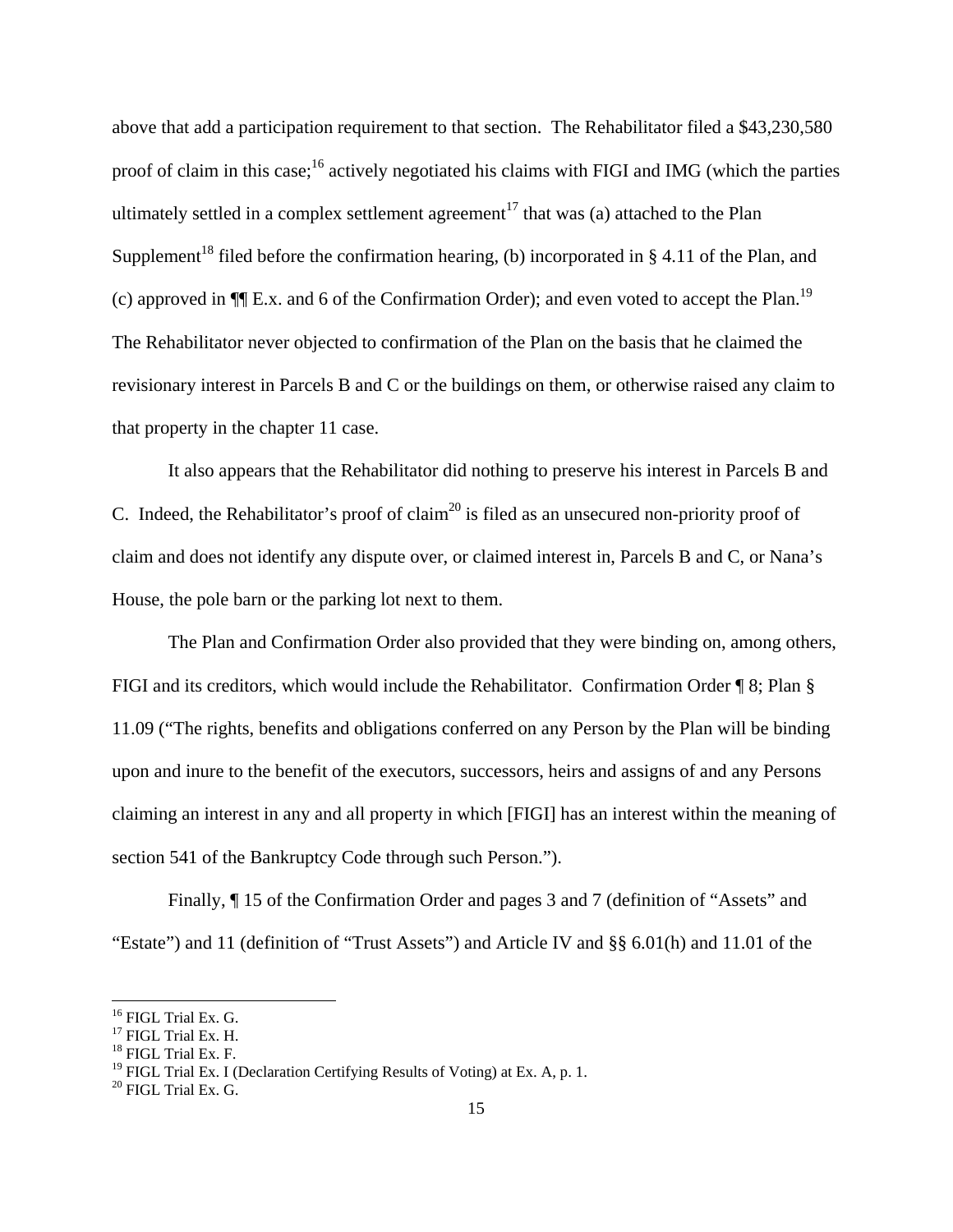Plan provided, consistent with section 1141(b) of the Bankruptcy Code, that all of the property of FIGI's estate with the exception of specific "Trust Assets" and 100% of FIC's stock (which would be distributed to IMG) would vest post-confirmation in the reorganized debtor, FIGL (which would be under IMG's ultimate control).<sup>21</sup> Because the specifically listed Trust Assets do not include the headquarters building, Nana's House, the pole barn, or the land on which they sit, including the adjacent parking lot, the Plan and Confirmation Order thus defined the property of FIGI's estate that they vested in FIGL in a way that satisfies the "identification" or "dealt with" requirement of In re Northern New England Telephone Operations, 795 F.3d at 349; In re Vitro Asset, 656 Fed. Appx. at 723-24; and In re Airadigm Commc'ns, 519 F.3d at 649, for purposes of section 1141(c), *assuming*, for the moment, that, in the context of its chapter 11 case, FIGI sufficiently identified those assets as property of its estate for purposes of the Plan.

What remains to be determined, then, is whether FIGI's reversionary interest in Parcels B and C was sufficiently identified during the course of its chapter 11 case such that the Rehabilitator's failure to claim a contrary interest became binding on the Rehabilitator (and thus the Liquidator) under the foregoing authorities after Plan confirmation.

# **A. The pre-bankruptcy transfer documents.**

 The documentary evidence shows that the parcels comprising the Rock Hill Property were acquired before FIGI's bankruptcy case by FIC (Parcel A, by deed dated January 4, 1991)<sup>22</sup> and FIGI (Parcels B and C, by deed dated January 28, 1993), respectively.<sup>23</sup> Thereafter, still several years prepetition, FIGI and FIC took advantage of a tax abatement program with the

<sup>&</sup>lt;sup>21</sup> Plan at 3, 7, Art. IV and  $\S$ § 6.01(h) and 11.01, Liquidator Tr. Ex. 29.

<sup>&</sup>lt;sup>22</sup> Liquidator Trial Ex. 1.

<sup>&</sup>lt;sup>23</sup> Liquidator Trial Ex. 2.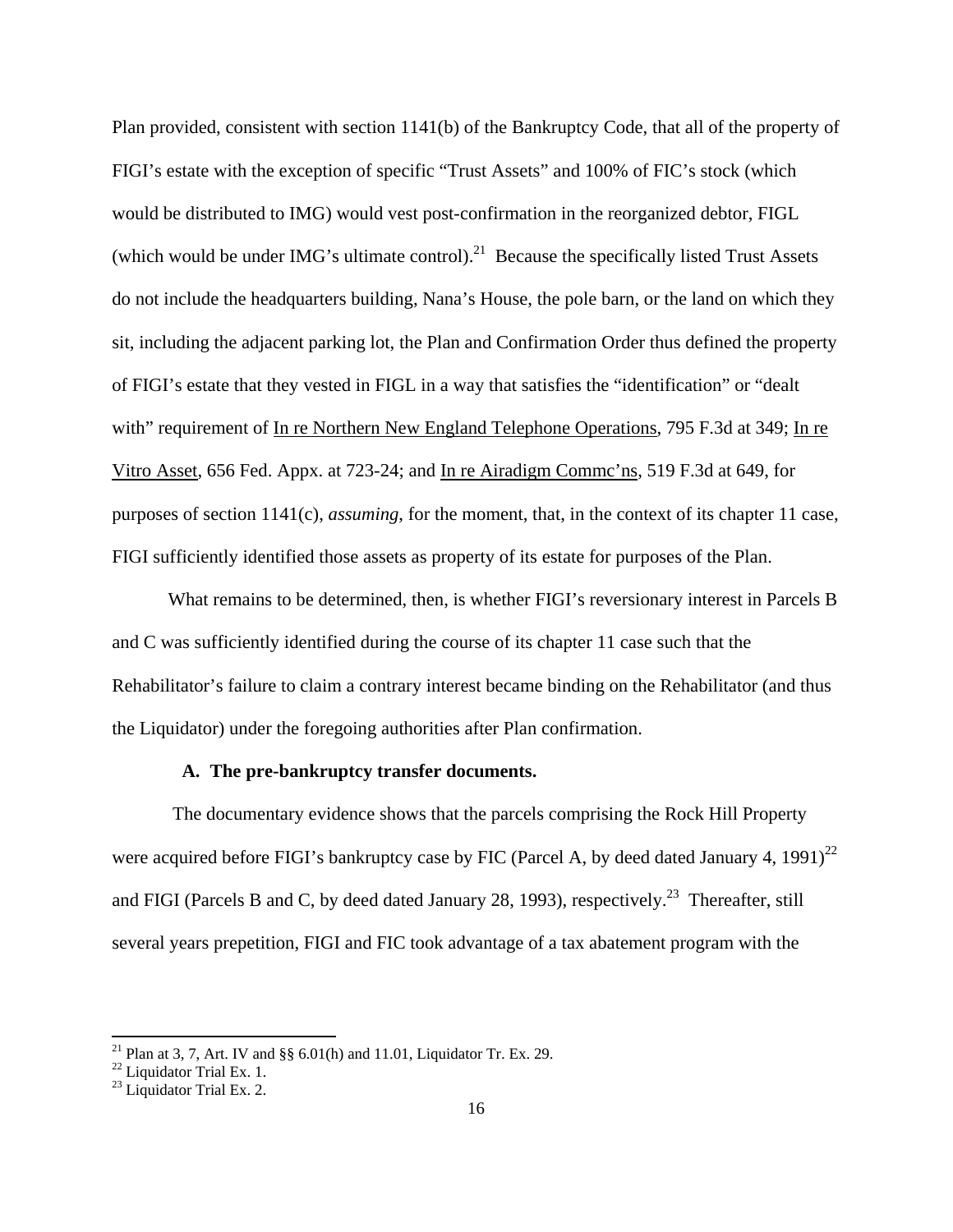IDA.24 Under that program, legal title to Parcels A, B, and C was separately transferred to the IDA. FIC transferred Parcel A, the future site of FIGI and FIC's corporate headquarters and adjacent parking lot, to the IDA by a deed dated February 25, 1993.<sup>25</sup> FIGI transferred Parcel B, which was to be an additional parking lot,<sup>26</sup> to the IDA by a deed dated February 16, 1994.<sup>27</sup> By deed dated February 26, 1997, FIGI transferred Parcel C, where Nana's House daycare center was to be located, to FIC, and FIC on the same day transferred it to the IDA.<sup>28</sup>

Relatedly, as part of the Sullivan County tax abatement program, FIGI (as to Parcel B) and FIGI and FIC (as to Parcels A and C) were required to make payments to the IDA pursuant to Payment in Lieu of Taxes agreements ("PILOT Agreements"), which were periodically updated as parcels or buildings on them were added, the last PILOT Agreement, covering all of the Rock Hill Property, being entered into by FIGI, FIC and the IDA on August 1, 1999 in connection with building the daycare center and pole barn on Parcel  $C<sup>29</sup>$ 

The final set of agreements pertaining to the tax abatement program comprised an Installment Sale Agreement between the IDA and FIC, dated as of December 1, 1993,  $^{30}$  a First Supplemental Sale Agreement between the IDA and FIC, dated as of February 26, 1997,<sup>31</sup> and a Second Supplemental Sale Agreement between the IDA and FIC, dated as of September 1, 1999.<sup>32</sup> Each of these agreements provides that upon completion of the respective PILOT Agreements, the IDA shall convey title to the parcel covered by the agreement to the

<sup>&</sup>lt;sup>24</sup> FIGL's Proposed Findings of Fact,  $\P$  23; Liquidator's Proposed Findings of Fact and Conclusions of Law,  $\P$  9.

<sup>&</sup>lt;sup>25</sup> Liquidator Trial Ex. 5.

<sup>&</sup>lt;sup>26</sup> Liquidator's Proposed Findings of Fact  $\P$  16.

<sup>&</sup>lt;sup>27</sup> Liquidator Trial Ex. 7.

 $28$  Liquidator Trial Exs. 8 and 9, respectively.

<sup>&</sup>lt;sup>29</sup> Liquidator Trial Ex. 12; Liquidator's Proposed Findings of Fact  $\P$  121-23; FIGL's Proposed Findings of Fact  $\P$ 25-30.

<sup>&</sup>lt;sup>30</sup> Liquidator Trial Ex. 4.

<sup>&</sup>lt;sup>31</sup> Liquidator Trial Ex. 11.

 $32$ Liquidator Trial Ex. 13.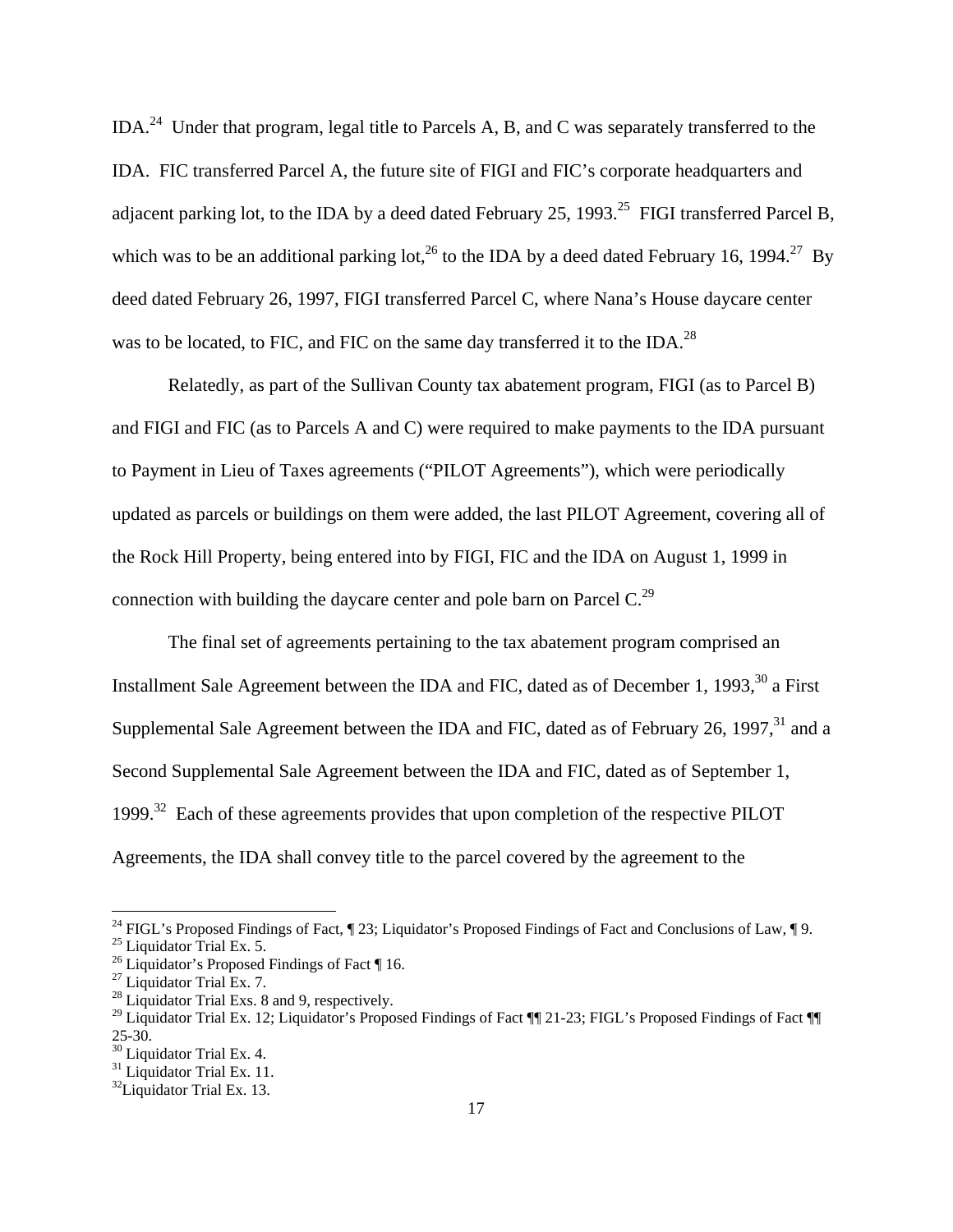"Company," which is defined in each agreement as  $FIC$ <sup>33</sup> Payments under the PILOT Agreements were completed on or about February 18, 2014, and the PILOT arrangement expired on February 28, 2014.<sup>34</sup> However, given FIGL's assertion to the IDA of a contrary interest in the parcels, the IDA did not transfer title to the Liquidator as provided in sale agreements.<sup>35</sup> Instead, the Liquidator commenced this proceeding, since removed, in state court. It is clear from the foregoing documentary evidence, though, that the IDA agreed to transfer its interest in each of Parcels A, B and C to FIC after the completion of the PILOT payments. That is, under the prebankruptcy documents, FIC, not FIGI had the reversionary interest in all three parcels.<sup>36</sup>

# **B. The bankruptcy documents and other evidence.**

 The trial record is equally clear, however, that during the critical period of FIGI's bankruptcy case both FIGI and the Rehabilitator treated the reversionary interests in the land on which Nana's house and the pole barn sit and the adjacent parking lot, or Parcels B and C, as FIGI's property and that the Plan was confirmed with that understanding. Indeed, the testimony to that effect not only is credible, the Liquidator does not challenge it.

### **i. The bankruptcy documents.**

FIGI originally listed both its headquarters building (which sits on Parcel A) and Nana's House and the pole barn (both of which sit on Parcel C) in its official schedule of real property, filed pursuant to 11 U.S.C. § 521, as constituting property of its bankruptcy estate under 11 U.S.C. § 541.<sup>37</sup> In each case, the original schedule stated that the nature of FIGI's interest was as

<sup>&</sup>lt;sup>33</sup> Liquidator Trial Ex. 4 at  $\P$  5.1-5.2 (covering Parcel A); Liquidator Tr. Ex. 11 at  $\P$  5.1-5.2 (separately covering each of Parcels A and B (listed independently but defined together as the "Original Parcel") and C (defined as the "Additional Parcel"); Liquidator Tr. Ex. 13 at  $\P$  5.1-5.2 (separately covering all three parcels). <sup>34</sup> Direct Testimony of Scott D. Fischer,  $\P$  49.

 $35$  Id.,  $\P$  50.

 $36$  Given that FIC was a wholly-owned subsidiary of FIGI, It is also evident that this fact was of little practical consequence until FIC entered the rehabilitation proceeding years after the IDA/FIC sale agreements.

consequence unit FIC enter the IDA and  $\frac{1}{27}$  Liquidator Tr. Ex. 24. It valued the Nana's House interest at \$1 million and the pole barn interest at \$300,000.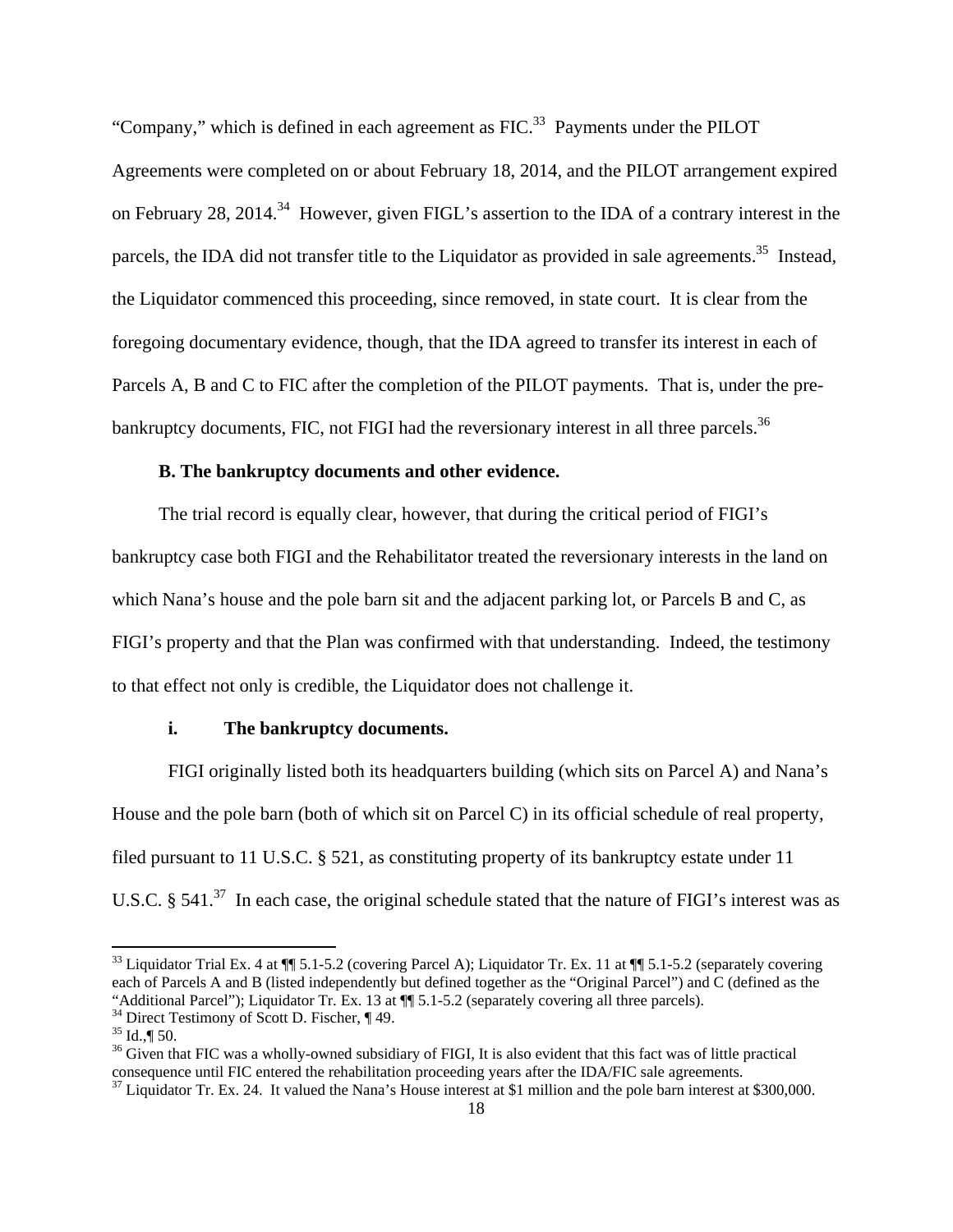"Successor in Interest to [the IDA],"38 which clearly suggests a reversionary interest in FIGI, not FIC, contrary to the IDA/FIC prepetition sale agreements. Consistent with the trial testimony discussed below, FIGI later amended its schedule of real property to delete its claim to the headquarters property, or Parcel A; otherwise, however, FIGI's official schedule of property of its estate stayed the same through the confirmation of the Plan, claiming Nana's House and the pole barn as property of its estate.<sup>39</sup>

The Plan defined FIGI's "Estate" simply as "the estate of the Debtor created by section 541 of the Bankruptcy Code upon the commencement of the Chapter 11 Case on the Petition Date."<sup>40</sup> FIGI's "Estate" therefore would include all of FIGI's assets listed on FIGI's official schedule of assets under 11 U.S.C. § 521, unless, as discussed above, a contrary claim to such property was timely raised and determined adversely to FIGI pre-confirmation. As noted, no such contrary claim was raised as to the property at issue here, including in FIC's proof of claim. The Plan then defined "Assets" as "including any property of the Estate for purposes of section 541 of the Bankruptcy Code."<sup>41</sup> and, as noted above, stated that on the Plan's Effective Date "the Assets of the Debtor, except for the Trust Assets, shall revest in [FIGL] pursuant to section 11.01 hereof."<sup>42</sup> Because the Plan defined the "Trust Assets" (which the Plan provided would be transferred to a trust for the benefit of all creditors, including  $FIC$ <sup>43</sup> as the specific assets listed in the definition of "Trust Assets," and that list did not include the property at issue here,<sup>44</sup> it is clear that the Plan provided for the transfer of at least Nana's House and the pole barn to FIGL.

<sup>38</sup> Id.

<sup>&</sup>lt;sup>39</sup> Liquidator Tr. Ex. 27. FIGI's official schedule of executory contracts and leases separately listed its lease of Nana's House and the pole barn, with the IDA as lessor. Id.

<sup>40</sup> Plan at 7, Liquidator Tr. Ex. 29.

 $41$  Id. at 3.

 $42$  Id. § 6.01(h).

 $43$  Id. at 11; Art. IV.

 $^{44}$  Id. at 11.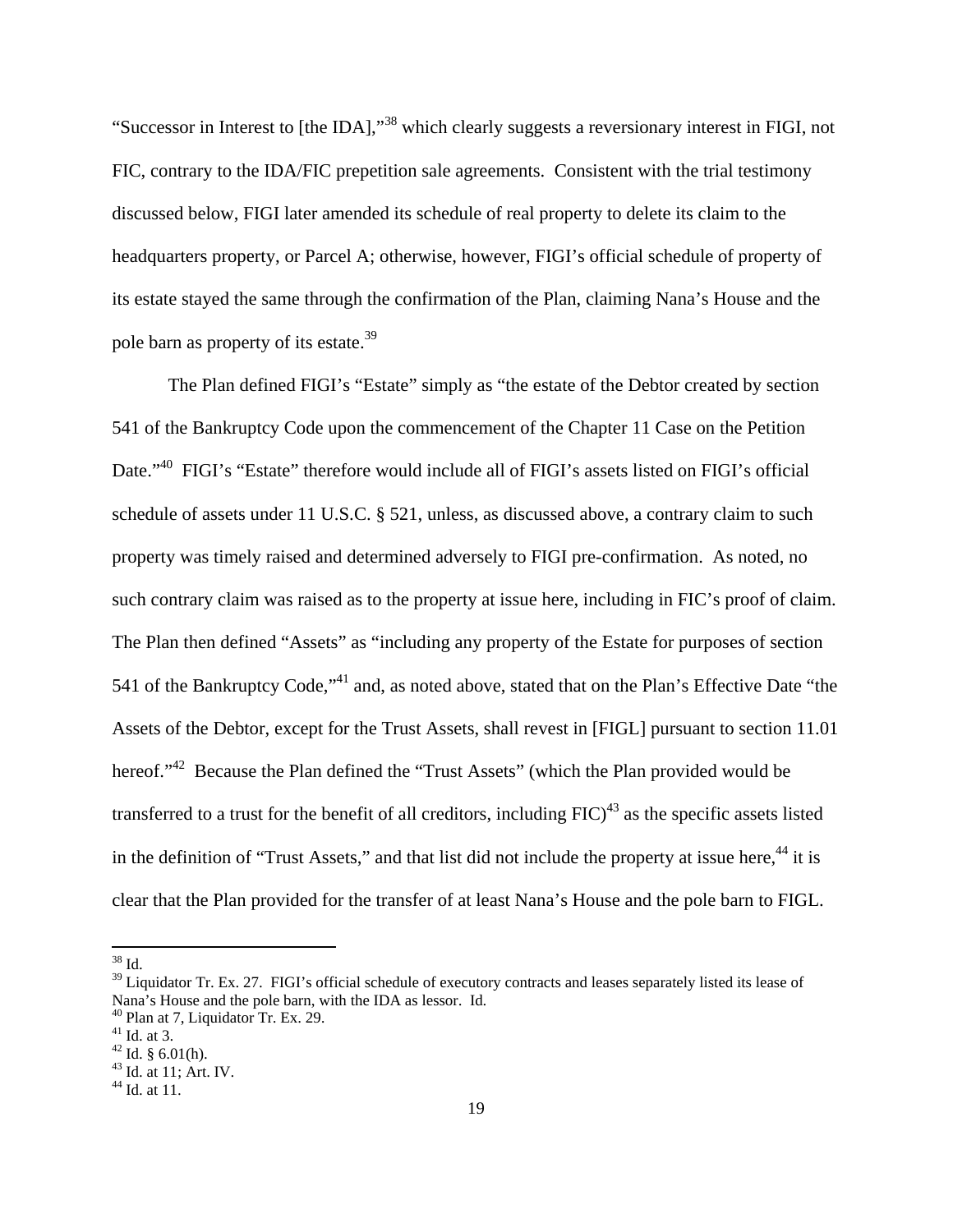Moreover, one can reasonably assume that by listing Nana's House and the pole barn in its schedule of assets, FIGI was including the land on which those structures sit among its assets, as well. As noted, Nana's House and the pole barn did not have an address separate from the general Rock Hill Property address, although they sit on property that FIGI, FIC and the Rehabilitator treated separately from the headquarters building and its adjacent parking lot on Parcel A. It would have been misleading to have identified Parcel C by the Rock Hill Property address because that address also applied to Parcel A, which FIGI did not claim as its property in its amended schedule of assets (and which FIGI also identified in its original asset schedule by the building on it -- the headquarters building).

The Liquidator contends, to the contrary, that such a description was inadequate, suggesting that FIGL should have used a metes and bounds description instead. Such detail, however, is neither required nor in the Court's experience common for a debtor's official schedule of assets under 11 U.S.C. § 521. It is well established that such a schedule need only reasonably identify the assets to parties in interest. Eun Joo Lee v. Forster & Garbus LLP, 926 F. Supp. 2d 482, 489 (E.D.N.Y. 2013), citing Cusano v. Klein, 264 F.3d 936, 946 (9<sup>th</sup> Cir. 2001) (schedule adequate where "listing was not so defective that it would forestall a proper investigation of the asset"). See also Donarumo v. Furlong (In re Furlong), 660 F.3d 81, 87 ( $1<sup>st</sup>$ Cir. 2011) (citation and internal quotation marks omitted) ("generally, an asset is adequately scheduled if its description exhibits reasonable particularization under the circumstances"); Payne v. Wood, 775 F.2d 202, 205, 207 ( $7<sup>th</sup>$  Cir. 1985) (debtor required only to "do enough itemizing to enable the trustee to determine whether to investigate further"); 4-521 Collier on Bankruptcy  $\P$  521.06[1] (16<sup>th</sup> ed. 2017): "There are no bright-line rules for how much itemization and specificity is required [in the debtor's schedules of assets and liabilities]. A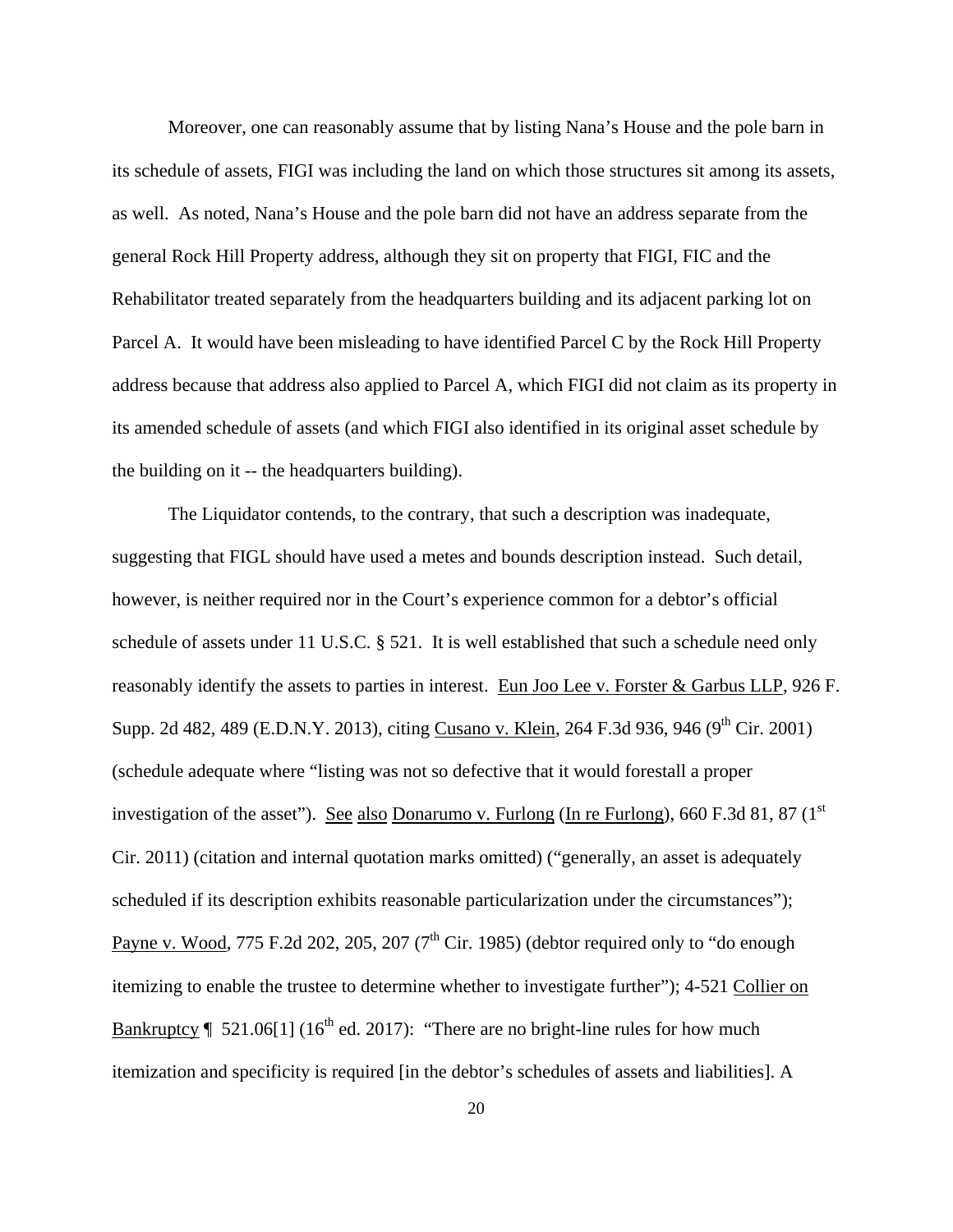debtor is required to be as particular as is reasonable under the circumstances. The purpose of the schedules is to give interested parties sufficient information to decide whether they want to engage in further inquiry."

In the Court's experience, parties in bankruptcy cases routinely identify real property by its address, not by a metes and bounds description, or by a building on the site. Here, as noted, Parcels A, B and C shared the same Rock Hill Property address, which required another means of their identification. By listing the buildings on Parcel C in its schedule of assets FIGI sufficiently put the Rehabilitator and other parties in interest on notice of its claim to the land on which they sit.

Nor, contrary to the Liquidator's assertion, does the Disclosure Statement for the Plan indicate that FIGI was *not* claiming an interest in Parcel C. There is nothing in the Disclosure Statement directly contradicting FIGI's official schedule of its assets -- which the Disclosure Statement identifies<sup>45</sup> -- and the Disclosure Statement's description of the Plan is consistent with Article IV, §§ 6.01(h) and 11.01 of the Plan and the Plan's related definitions of "Assets," "Estate" and "Trust Assets."<sup>46</sup>

The Liquidator argues, nonetheless, that because the Disclosure Statement described another real property -- the "Monticello Property," which was subject to a \$900,000 sale contract -- as "the Debtor's most significant physical asset" -- without identifying Parcel  $C<sub>1</sub><sup>47</sup>$  FIGI was abjuring its interest in Parcel C. This conclusion is not warranted given the context of the Disclosure Statement, however. In October 2005, the Monticello Property *was* the Debtor's most significant physical asset; its sale proceeds would be used to satisfy administrative claims,

<sup>&</sup>lt;sup>45</sup> Disclosure Statement at 19, IV.E.1, Liquidator's Tr. Ex. 31.  $^{46}$  Id. at 27-32.

 $47$  Id. at 13-14, III.D.1; 69, X.D.2(f).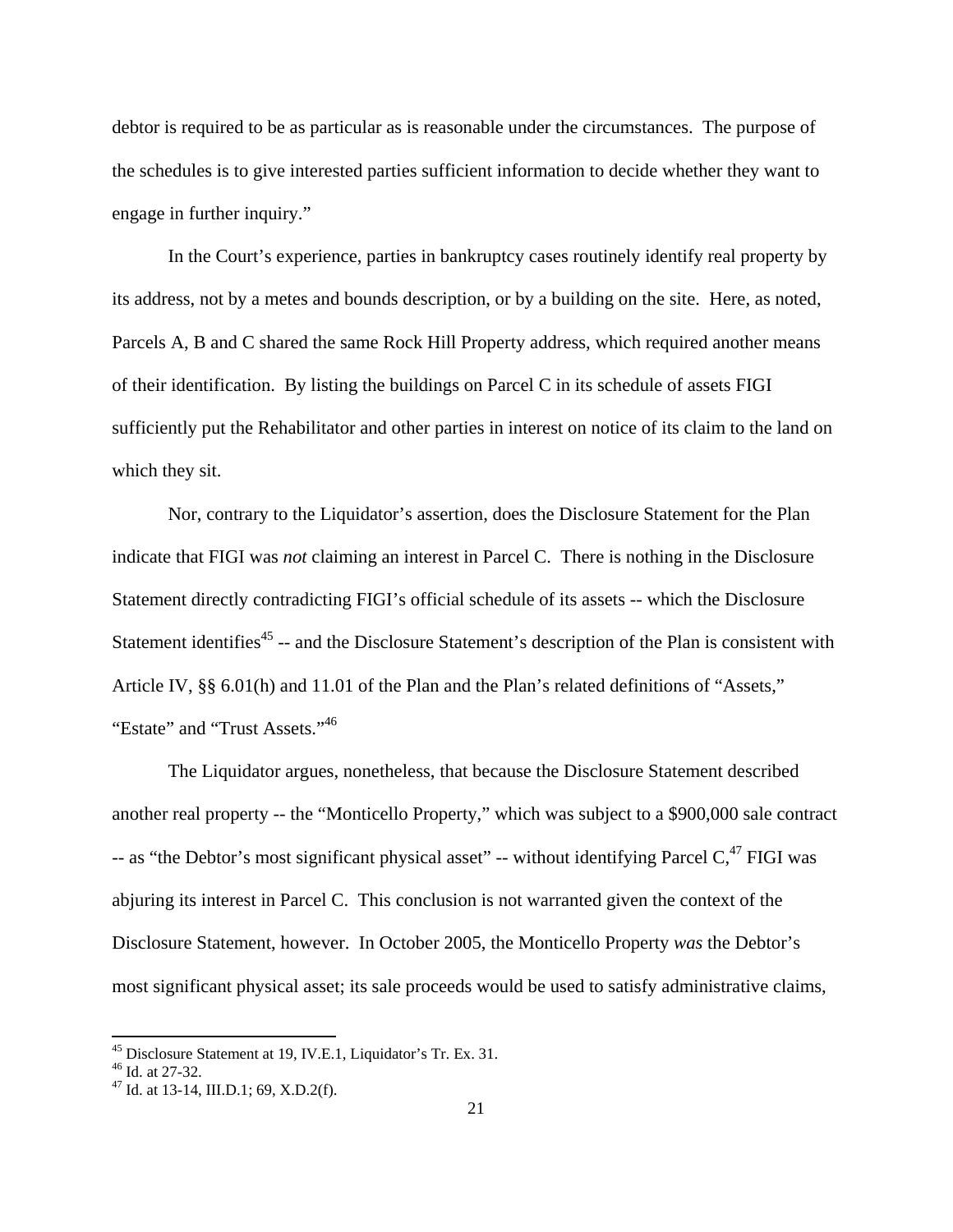including IMG's debtor in possession loan, which would need to be paid upon the Plan's effective date or waived for confirmation to occur, as well as to fund the creditor litigation trust.<sup>48</sup> Parcels B and C, on the other hand, would revert to FIGI only after the completion of the PILOT payments -- which FIGI lacked the cash to continue to make without IMG's support - several years in the future, in February 2014.

The general creditors therefore had no real interest in Parcels B and C. As summarized on page 1 of the Disclosure Statement and its discussion of the Plan, in sum, the Plan provided that IMG, by far the largest creditor, would receive 100% of the stock of FIGI/FIGL, and, through FIGL, control over FIGI's subsidiaries with the exception of FIC (and the possibility of regaining control over FIC depending on the course of the rehabilitation proceeding), while the other creditors would receive distributions from the liquidation of FIGI's causes of action assigned to a creditor trust that IMG would fund with \$250,000 and FIGI would fund with available cash. FIGI/FIGL's retention of the long-term reversionary interest in Parcels B and C was consistent with this. The only parties in interest that were going to have a long-term relationship with FIGI's real property were IMG, through FIGL, and the Rehabilitator, through FIC, and, as discussed below, the evidence is clear that each of those parties, as well as FIGI, believed that not only the reversionary interest in Parcel C but also in Parcel B belonged to  $FIGI.<sup>49</sup>$ 

Based on all of the foregoing, although one could rely solely on the description of Parcel C in FIGI's schedule of assets and the Rehabilitator's proof of claim, which failed to assert a

<sup>&</sup>lt;sup>48</sup> Id. at 14, III.D.1. 11 U.S.C. § 1129(a)(9).

<sup>&</sup>lt;sup>49</sup> Suzanne Loughlin was the only witness who was a FIGI representative at the time of the chapter 11 case. Among her duties was overseeing FIGI's professionals in the preparation of FIGI's schedules and Disclosure Statement. September 12, 2016 Trial Transcript, filed November 7, 2016 ("Trial Tr.") at 106-107. She credibly testified about the foregoing reasons for referring to the Monticello Property but not Parcels B and C in the Disclosure Statement. Id., at 109-110, 113.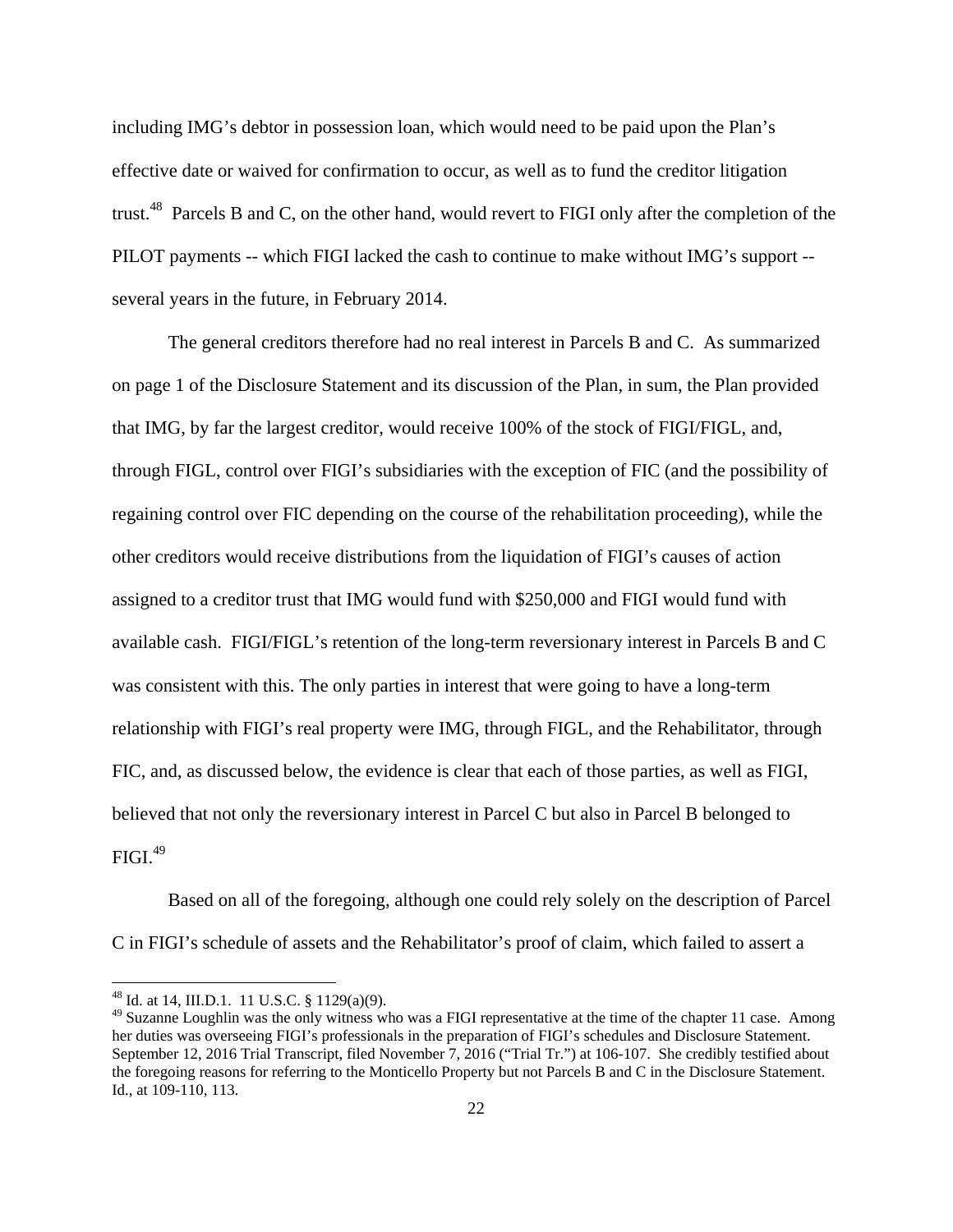contrary interest in it, and his vote in favor of the Plan, the Court determines that the Plan and Confirmation Order preclude the Liquidator from further pursuing any interest in Parcel C and require that the IDA deliver title in Parcel C to FIGL. $^{50}$ 

# **ii. The parties' bankruptcy understandings, and judicial estoppel.**

This leaves whether the Plan's generic description of the "Assets" to be transferred to FIGL suffices to include FIGI's reversionary interest in Parcel B, or, instead, whether FIGI's successor under the Plan, FIGL should be judicially estopped from claiming Parcel B as an asset post-confirmation based on FIGI's failure to specifically disclose Parcel B in its Disclosure Statement and schedule of assets.

The failure to schedule an asset under 11 U.S.C. § 521 or otherwise to reasonably identify it in the disclosure statement or chapter 11 plan has often led courts to preclude the assertion of an interest in the asset by the debtor's successor in later litigation. See, e.g., Adelphia Recovery Trust v. Goldman Sachs & Co., 748 F.3d at 118-19; BPP Ill., LLC v. Royal Bank of Scot. Grp. PLC, 859 F.3d 188, 192-94 (2d Cir. 2017) (applying Fifth Circuit law). The equitable doctrine of judicial estoppel depends heavily on the specific factual context and is "probably not reducible to any general formulation of principle." New Hampshire v. Maine, 532 U.S. 742, 749-51 (2001) (citations omitted); Adelphia Recovery Trust v. Goldman Sachs & Co., 748 F.3d at 118. Nevertheless, construing New Hampshire v. Maine, 532 U.S. at 750-51, courts generally will apply judicial estoppel "if: [A] a party's later position [in a legal proceeding] is clearly inconsistent with its earlier position; [B] the party's former position has been adopted in some

<sup>&</sup>lt;sup>50</sup> The Liquidator has also argued that because at some time during the IDA's ownership Parcels A, B and C were combined in one tax deed, the IDA now is unable to transfer parcels B and C to the proper reversionary party separate from Parcel A. The respective Installment Sale Agreements under the PILOT program separately identify the three parcels, however, and, consistent with the Plan and 11 U.S.C. §§ 1141(a)-(c) and 1142, the Court has the power to direct the IDA to make the transfers.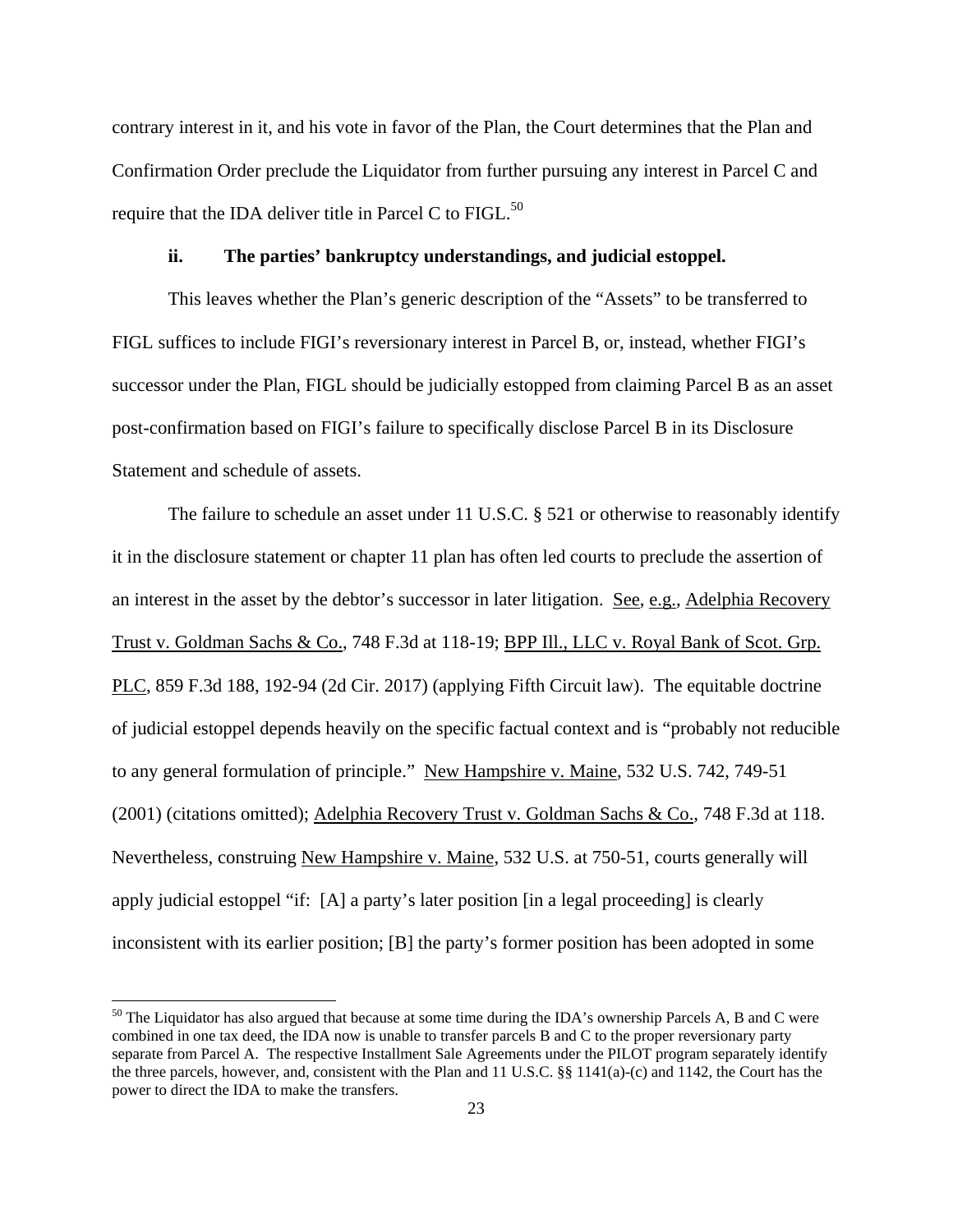way by the court in the earlier proceeding; and [C] the party asserting the two positions would derive an unfair advantage against the party seeking estoppel," BPP Ill., LLC v. Royal Bank of Scot. Grp. PLC, 859 F.3d at 192 (internal quotations omitted), although the Second Circuit does not always require a showing of unfair advantage. Id. at 194; Adelphia Recovery Trust v. Goldman Sachs & Co., 748 F.3d at 116.

In a chapter 11 case, the court's "adoption" of a party's position includes the court's confirmation of a party's plan that, for purposes of 11 U.S.C. § 1141(a)-(c), deals with another party's rights or claims. And, as discussed above, the position taken by the debtor or plan proponent in the disclosure statement or official schedules may be read into the plan that the court confirms and therefore also may be "adopted" by the court upon plan confirmation. Adelphia Recovery Trust v. Goldman Sachs & Co., 748 F.3d at 117.

There is a tension, however, over the ultimate purpose and proper scope of judicial estoppel. At one level, it is intended to prevent litigants from making "a mockery of the judicial system" by knowingly inducing courts to take inconsistent positions on the same legal issue "according to the exigencies of the moment." See Slater v. United States Steel, 871 F.3d 1174, 1180-81 ( $11^{th}$  Cir. 2017); see also New Hampshire v. Maine, 532 U.S. at 750. Recognizing the importance, usually to multiple parties, of accurate disclosure in the bankruptcy context, some courts therefore have applied judicial estoppel upon any intentional failure to disclose, even when the party invoking judicial estoppel was not a party to the bankruptcy case and therefore not adversely affected by the non-disclosure. Eastman v. Union Pac. R.R., 493 F.3d 1151 (10<sup>th</sup> Cir. 2007); see also Adelphia Recovery Trust v. Goldman Sachs & Co., 748 F.3d at 117-20 (applying judicial estoppel without discussing whether Goldman Sachs was a party to the Adelphia chapter 11 case or adversely affected by Adelphia's non-disclosure, with the exception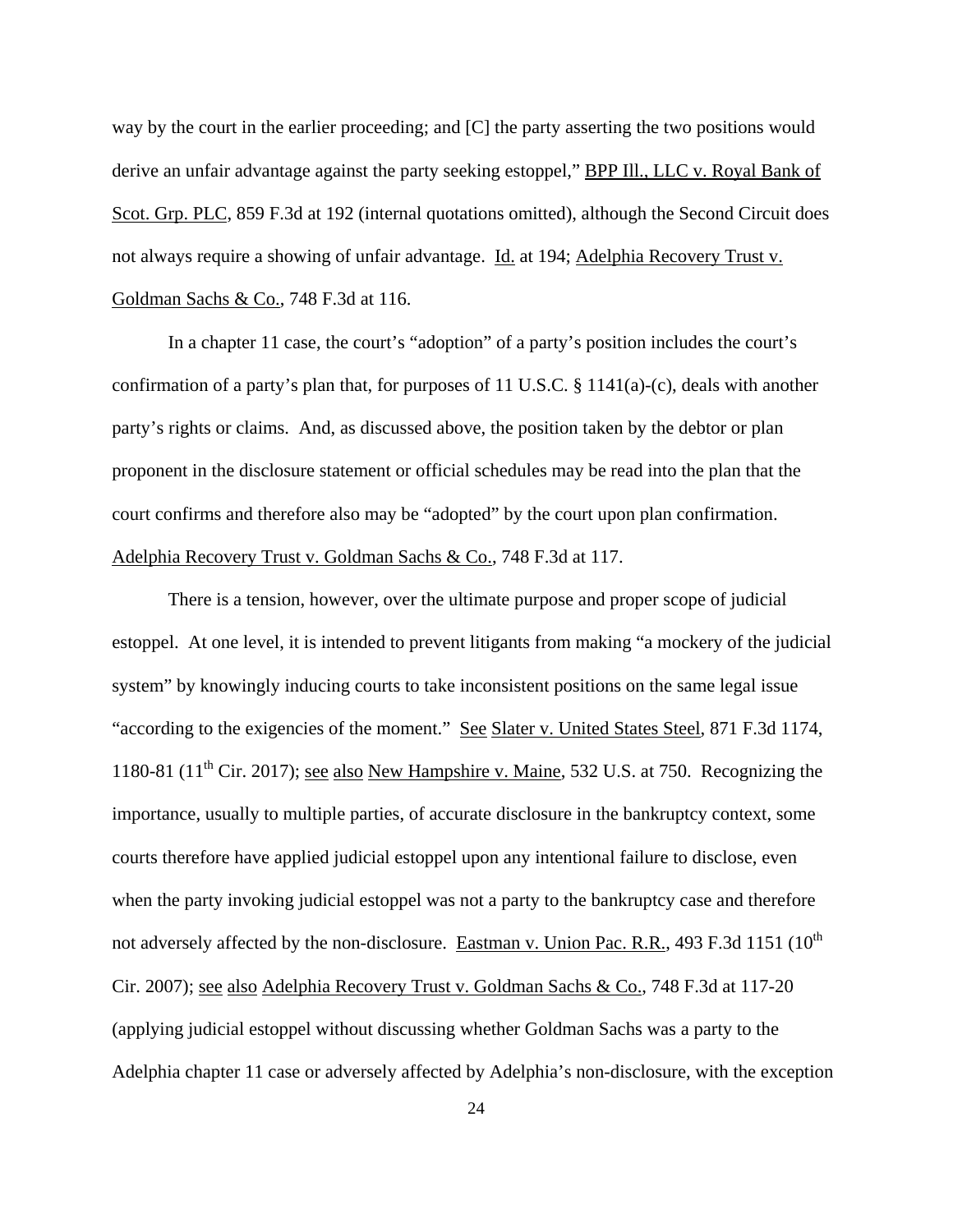of "having to unravel all previous proceedings to determine what would have happened had appellant or its predecessors in interest claimed ownership of the [asset] in a timely fashion"). For such courts, if New Hampshire v. Maine's third factor is to be considered at all in the bankruptcy context, it should be read as asking whether the party asserting the two positions would, *or did*, derive an unfair advantage *over anyone*, not whether it would "impose an unfair detriment *on the opposing party* if not estopped." 532 U.S. at 751 (emphasis added).

Other courts take a more nuanced view of the analysis in the bankruptcy context, however, and consider all the circumstances of the case in order to reduce the risk that the party invoking the doctrine "will receive an unjustified windfall or that innocent creditors will be harmed." Slater v. United States Steel, 871 F.3d at 1187 (also noting the fundamental point that judicial estoppel is an *equitable* doctrine); see also Greenheart Durawoods, Inc. v. PHF Int'l Corp., 1994 U.S. Dist. LEXIS 16509, at \*6 (S.D.N.Y. Nov. 15, 1994); In re JZ L.L.C., 371 B.R. at 421, 426 ("Diamond Z argues that JZ's nondisclosure of the license judicially estops JZ from prosecuting the state court action. But Diamond Z does not attempt to show its hands are clean."); MF Glob. Hldgs. USA Inc. v. Heartland Co-Op (In re MF Glob. Hldgs. Ltd.), 2017 Bankr. LEXIS 1025, at \*15 (Bankr. S.D.N.Y. Apr. 13, 2017). See generally Krystal Cadillac-Olds GMC Truck, Inc. v. GMC, 337 F.3d 314, 319 (3d Cir. 2003) (citation omitted) (requiring that "no lesser sanction would adequately remedy the damage").

Such a nuanced approach to judicial estoppel in the bankruptcy context is appropriate. At a minimum it is necessary to ensure that innocent creditors (that is, those who cannot be said to have "taken" the debtor's position in its schedules or disclosure statement) are not harmed by the debtor's failure to disclose, Greenheart Durawoods, Inc. v. PHG Int'l Corp., 1994 U.S. Dist. LEXIS 16509, at \*6, especially where the party asserting judicial estoppel was not itself a party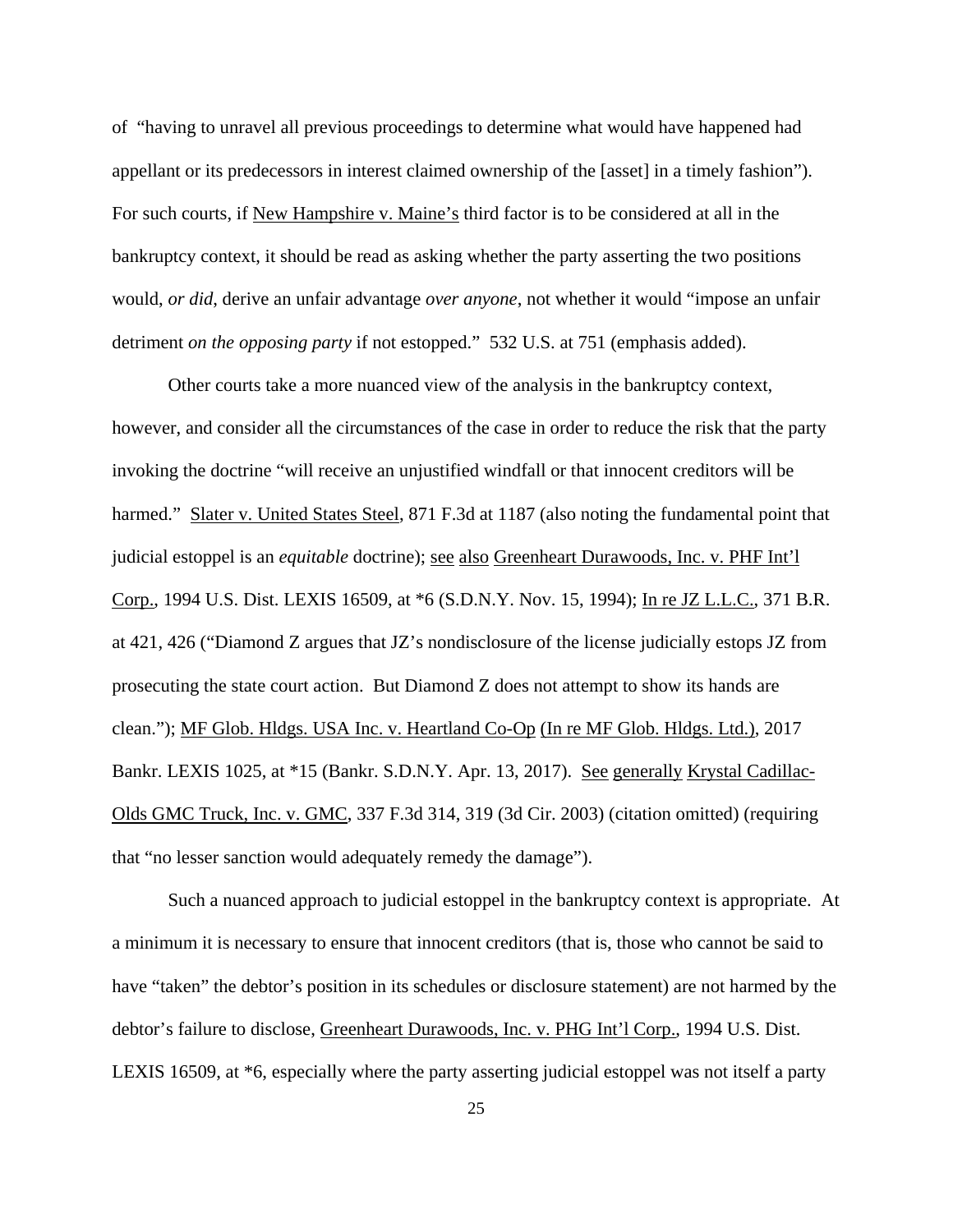to the bankruptcy case, or it knew of the debtor's claim to the asset notwithstanding the nondisclosure, or the debtor's ownership of the undisclosed asset is incontestable. Moreover, even where the debtor's ownership of the asset was not clear in a chapter 11, as in Adelphia Recovery Trust, 748 F.3d at 118, to apply the doctrine to cut off a debtor's successor's standing to assert a claim to the asset post-confirmation seemingly would defy congressional intent as expressed in 11 U.S.C. § 1141(b), an issue not addressed by the court in Adelphia. See, e.g., In re JZ L.L.C., 371 B.R. at 421; Idearc Media LLC v. Glassman, 2011 U.S. Dist. LEXIS 14865, at \*4 (E.D. Pa. Feb. 14, 2011) (noting that under 11 U.S.C. § 1141(b), unlike in chapter 7 cases, "except as otherwise provided in the plan or the order confirming the plan, confirmation of a plan vests *all* of the property of the estate in the debtor"), which argues that one should act with care before divesting a debtor's successor (usually an entity charged with satisfying creditors' claims) of a property interest on equitable grounds.

The present case, with its own unique fact pattern for judicial estoppel purposes, highlights why the doctrine should be applied flexibly when a debtor fails to disclose an asset. First, FIGI's non-disclosure of Parcel B did not harm its general creditors. As discussed above, given FIGI's financial condition, capital structure and the fact that Parcel B would not revert to FIGI for several years even if FIGI had the wherewithal to make the PILOT payments -- which it lacked without the assistance of FIGL's parent, IMG -- the asset's disclosure on FIGI's schedules would not have been material to anyone with the exception of IMG and the Rehabilitator. In addition, the nondisclosure was by the debtor, FIGI, not IMG or FIGL, which is now asserting the interest in Parcel B on the basis of IMG's claims against FIGI as restructured under the Plan. Although it is fair to say that IMG played a large role in negotiating the Plan, it does not appear that the non-disclosure was caused by IMG or that it was willful or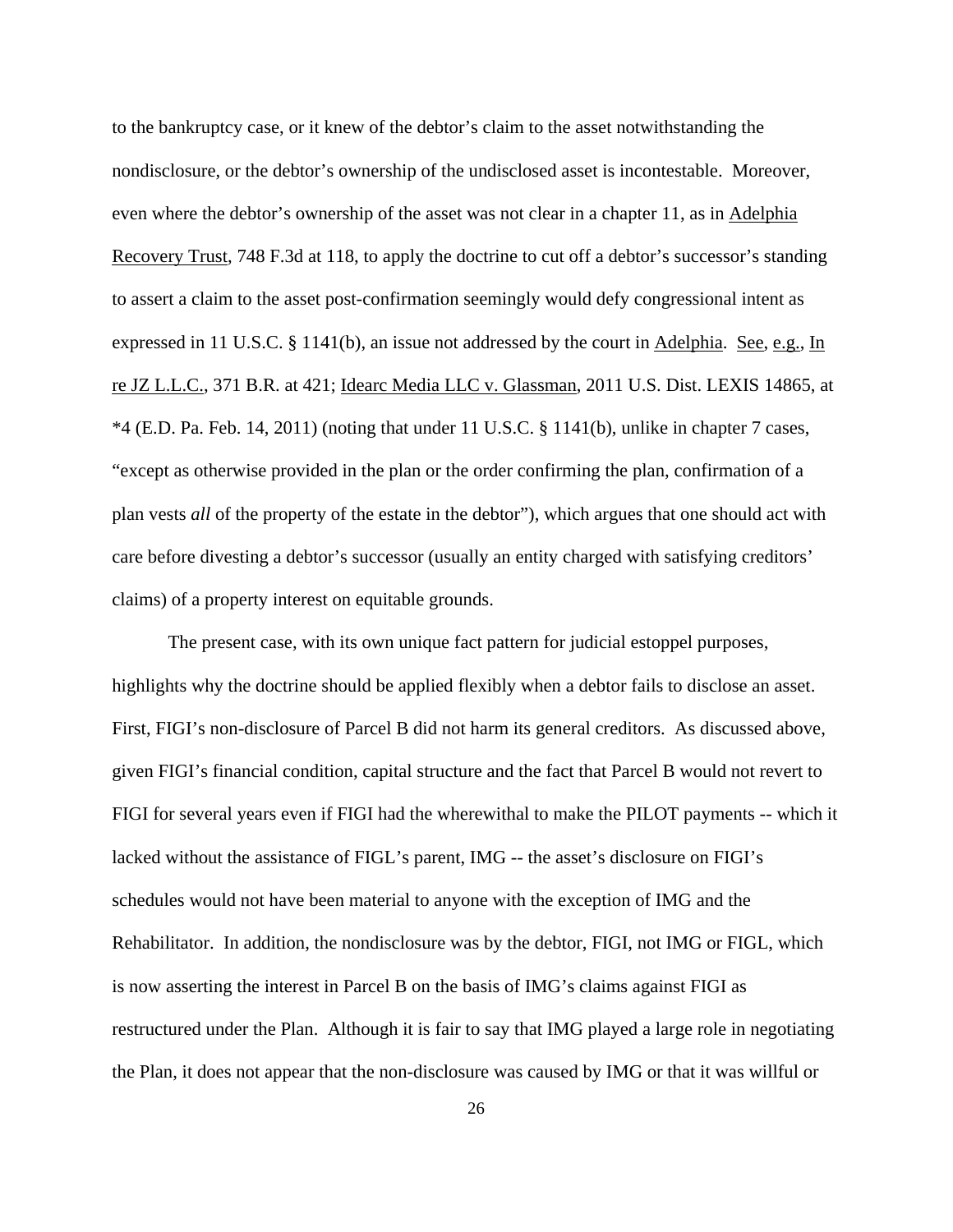malicious on FIGI's part.<sup>51</sup> Indeed, it is clear that parties during the bankruptcy case did not think of Parcels A, B and C; they thought of the separate buildings and the parking lots adjacent to them: the headquarters building, on the one hand, and Nana's House and the pole barn, on the other, with their respective adjacent parking lots.<sup>52</sup> By scheduling Nana's House and the pole barn, therefore, FIGI came almost as close to identifying what the parties now refer to as Parcel B, the parking lot next to them, as they did to identifying Parcel C.

Finally and most importantly, as noted above it is clear that notwithstanding the fact that FIGI did not specifically disclose its interest in Parcel B in its schedules or anywhere else, FIGI, IMG and -- critically -- the Rehabilitator understood when the Plan was confirmed that FIGI, not FIC, had the reversionary interest not only in Parcel C but also Parcel B. This was not simply a mutual misunderstanding. The parties were aware of the contrary prepetition documentation summarized above and nevertheless took the position that both parcels would revert to FIGI (and its successor under the Plan) upon completion of the PILOT payments. Because the Plan was confirmed with that understanding, as between FIGL and the Liquidator judicial estoppel should not overcome the effect of 11 U.S.C. § 1141(a)-(c) and res judicata to unwind it.

Neal Conolly was from January 2002 through confirmation of the Plan the "administrator" of FIC in rehabilitation under the ultimate supervision of the Insurance Bureau, a job he likened to being FIC's chief executive officer.<sup>53</sup> He had authority to file the

<sup>&</sup>lt;sup>51</sup> See testimony of John A. Petrillo, Sr. Vice President, Secretary and General Counsel of FIGL and IMG's point person during the Plan process, Trial Tr., at 137-141. No testimony was taken of any of FIGI's personnel or professionals with the exception of Suzanne Loughlin, about the non-disclosure. Her trial testimony did not show any intent to hide the ball regarding Parcel B. Id., at 109-110, 113.

 $52$  Id., at 99 (testimony of Suzanne Loughlin); Id., at 137 (testimony of John A. Petrillo): "That's the problem with Parcel B. That's the name we gave it in the litigation, but it was part of the pole barn and Nana's House architecture topography."

 $^{53}$  Deposition of non-party witness, Neal Conolly, dated February 16, 2015. FIGL Tr. Exs. K and L ("Conolly Tr."), at 12-14; see also id., at 25.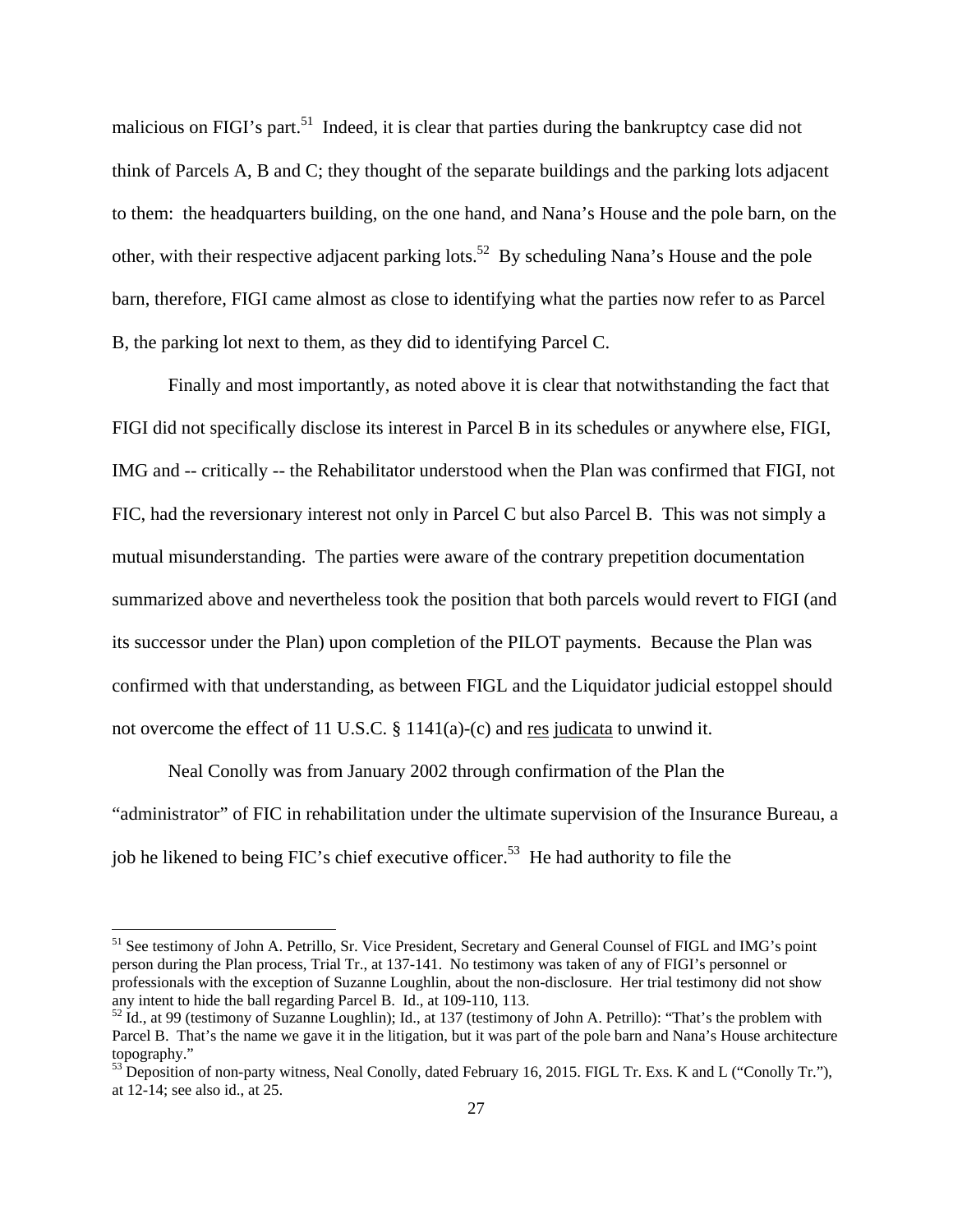Rehabilitator's proof of claim in the case.<sup>54</sup> The Liquidator's current point person for FIC, Scott D. Fischer, acknowledged that because he was not present during the Plan confirmation process, as between the two of them, Mr. Conolly knew more about what FIC in rehabilitation knew and intended during FIGI's bankruptcy.<sup>55</sup> Mr. Conolly's testimony was submitted in the form of his deposition transcript and thus the Court was unable to assess his credibility in person. However, no reason was given to question his motives or credibility, and the Court views him as an unbiased and reliable third-party witness.

Mr. Conolly testified that he was aware while serving as FIC's administrator of the documentation underlying the IDA tax abatement program as it pertained to the Rock Hill Property and that the agreements "seemed to direct the reversionary interest to FIC."<sup>56</sup> Nevertheless, he testified that "The IDA paperwork from my own reading was not consistent with what I was given to understand,"<sup>57</sup> and as to the nature of that understanding Mr. Conolly was unequivocal: FIGI claimed a reversionary interest in Nana's House, the pole barn, the land on which they sit and the adjacent parking lot, which the Rehabilitator did not dispute.<sup>58</sup>

Mr. Conolly testified that during the bankruptcy case, the Rehabilitator confirmed this mutual understanding in two ways. First, he testified that the Rehabilitator did not make any claim to the pole barn, Nana's House and the land on which they sit, or the parking lot connected to them, including in his proof of claim.<sup>59</sup> Second, he testified that on behalf of the Rehabilitator

 $54$  Id., at 41.

<sup>55</sup> Trial Tr., at 28.

<sup>56</sup> Conolly Tr., at 90-92; see also id., at 20.

 $57$  Id., at 90

<sup>58</sup> Id., at 89-93, 98-100; see also id., at 34. It is also worth noting that Mr. Conolly also thought of this real property not as Parcels B and C but as the buildings and the parking lot adjacent to them: Id., at 50; 99-100.

<sup>59</sup> Id., at 41-42, 44, 92-93 (Q. "And when you filed the proof of claim did you intend to make any claim to that portion of the property, that is the Pole Barn, Nana's House, the adjacent parking lot and the land which it was on even though  $-\overline{N}$  A. "The answer to that is no. . .") Mr. Conolly also testified that he had no disagreement with anything on FIGI's original schedule of assets with the exception of the headquarters building. Id., at 39-40.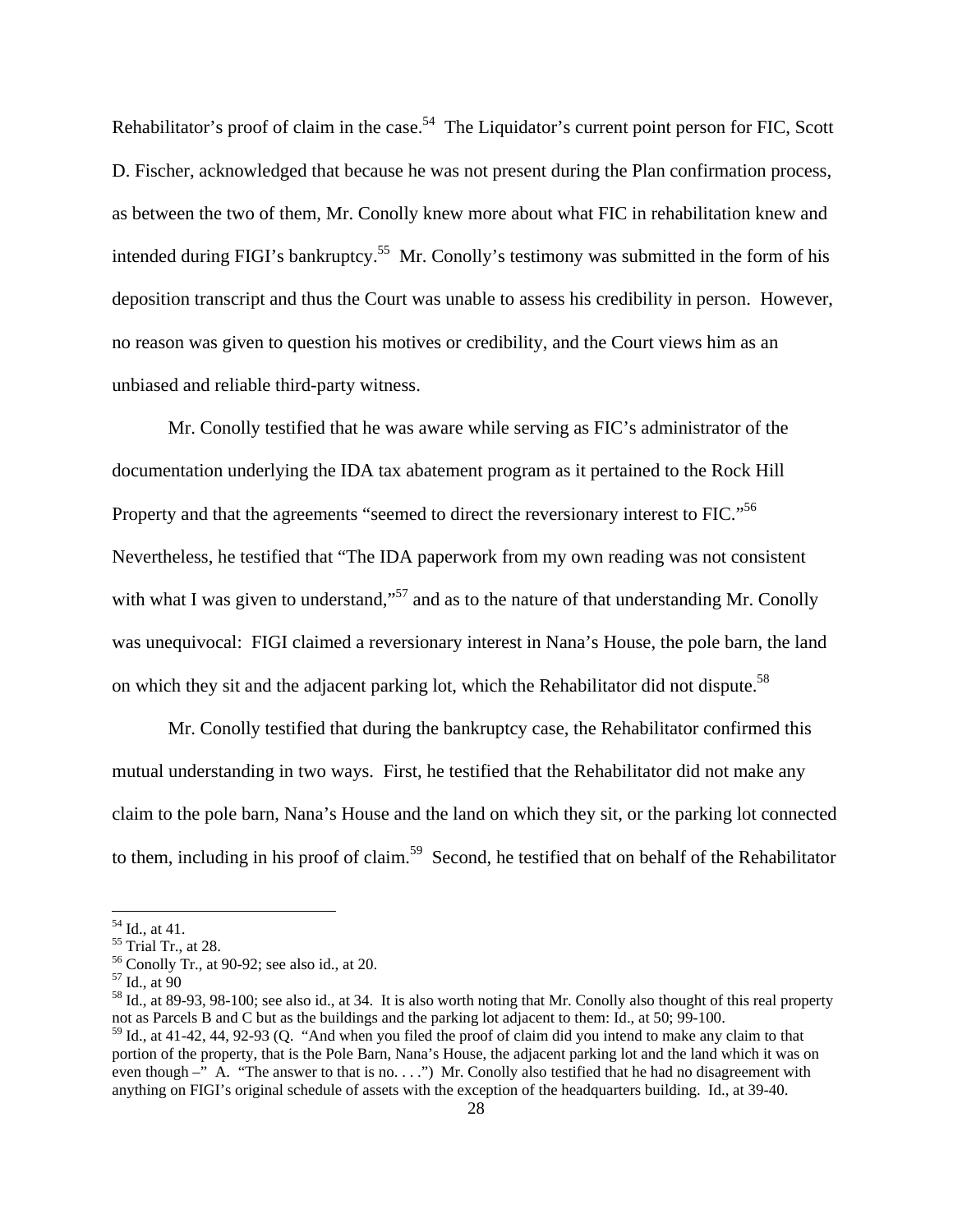and with the involvement of other officers of the Insurance Bureau, he negotiated a settlement agreement with IMG to resolve the Rehabilitator's claims in the bankruptcy case that referred to "the realty owned by FIGI."<sup>60</sup> Elaborating on the meaning of this phrase, he testified that he understood the "realty owned by FIGI" during the negotiations and in the Settlement Agreement itself to mean "[t]he Pole Barn and Nana's House. And the adjacent parking lot,"<sup>61</sup> and confirmed his understanding at the time that the reversionary interest in these assets was to be retained by FIGI and its successor under the Plan.<sup>62</sup> The Liquidator correctly points out that the Settlement Agreement by its own terms never became effective since one of its required approvals -- by the state court supervising FIC's rehabilitation proceeding -- never occurred, and, therefore, that FIGL cannot rely on it as a contract. On the other hand, it was attached to the Plan and clearly sets the context corroborating Mr. Conolly's testimony regarding the parties' understanding of the nature of the reversionary interest in Parcels B and C.

The testimony of Al Escobar, Mr. Conolly's successor as chief executive officer of FIC in rehabilitation, also corroborates Mr. Conolly's testimony that the Rehabilitator understood that the reversionary interests in Parcels B and C would be retained under the Plan by FIGI/FIGL. Mr. Escobar stated that the Liquidator's claim that "the southerly fifteen acres of the property in Rock Hill, New York on which the Pole Barn equipment shed, Nana's House daycare center and the adjacent parking lots are located (the 'FIGL Property') are and always have been property beneficially owned by FIC," "is not supportable."63 He stated that he was advised after he commenced work at FIC "by several individuals at FIC and the Bureau that the FIGL Property was beneficially owned by FIGL," and continued that "[d]uring my employment with the

 $^{60}$  Id., at 49-50, referring to FIGL's Trial Ex. H (the "Settlement Agreement").<br><sup>61</sup> Conolly Tr., at 50.

<sup>&</sup>lt;sup>61</sup> Conolly Tr., at 50.<br><sup>62</sup> Id., at 98-100; see also id., at 37-38.<br><sup>63</sup> Direct Testimony of Al Escobar, ¶ 2 [Dkt. 51].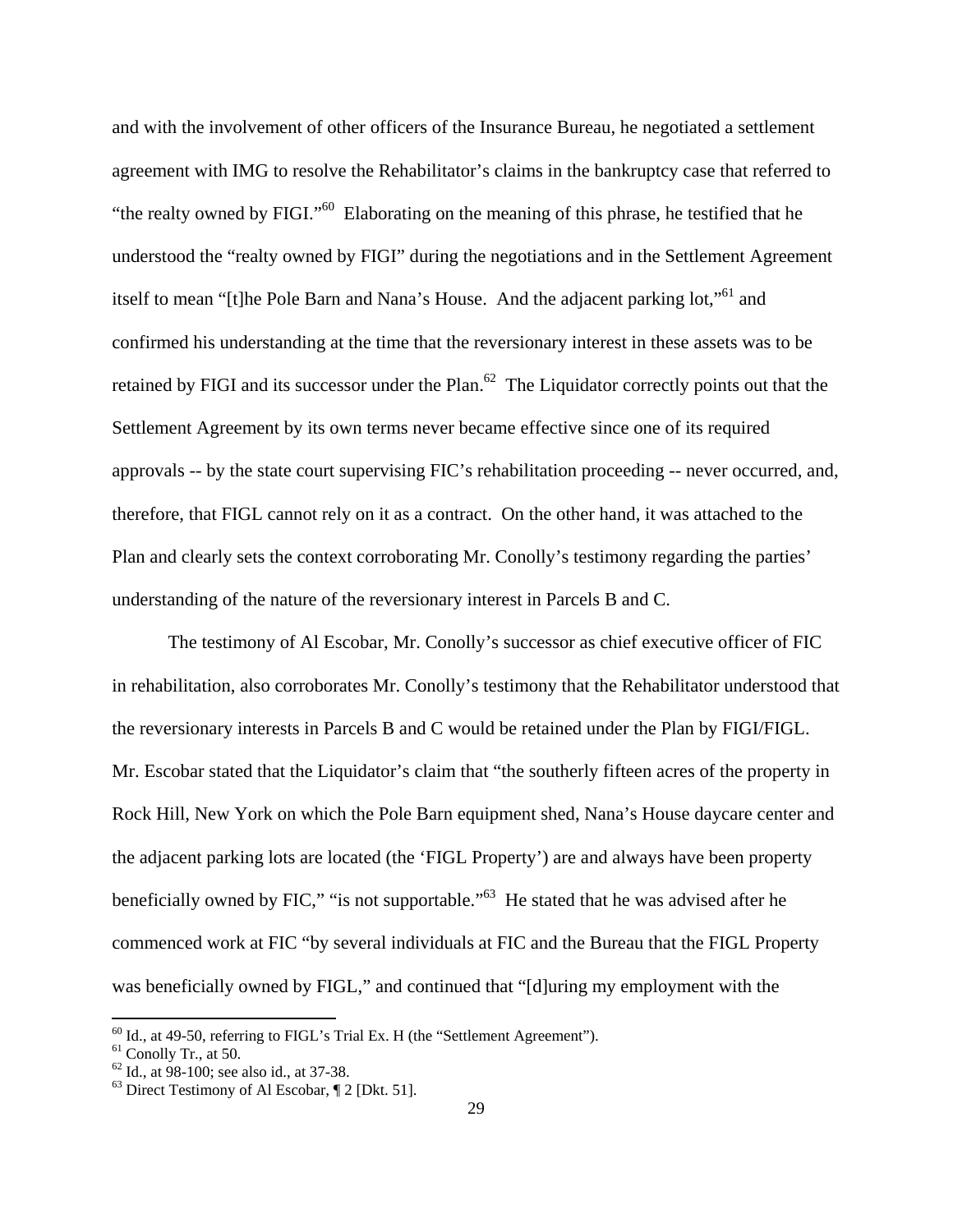Bureau, no one ever contradicted that understanding."<sup>64</sup> On cross examination he credibly reiterated that during his tenure at FIC he understood that "at the end of the IDA agreement the properties would then revert back to the owners, which were FIC and FIGI," FIGI's properties being "Nana's House, the pole barn and some of the parking lots heading towards the building, the FIC building."<sup>65</sup>

Mr. Fischer, the Liquidator's current point person for FIC also testified that in 2005 the Bureau was aware of FIGI or FIGL's claim to Parcels B and C, stating "I believe that there, at the time, there was an oral tradition that suggested that there was some sort of split in ownership of the 31 acres."<sup>66</sup> When pressed, he acknowledged that the only people that he knew who worked for the FIC or the Insurance Bureau during FIGI's bankruptcy, Ron Labenski and Chris Dubois, took this view, as did Mr. Escobar.<sup>67</sup>

Although less significant than the testimony of FIC's own representatives, the testimony of FIGI and FIGL/IMG's representatives during the bankruptcy case further corroborated the parties' understanding when the Plan was confirmed that the reversionary interest in Parcels B and C would belong to FIGL as FIGI's successor. Suzanne Loughlin, FIGI's main representative in the bankruptcy case stated, "At all times, based on my communications with representatives of the Superintendent, it was understood by the Superintendent, FIGI and FIC in Rehabilitation that the FIGI Property originally belonged to FIGI and would revert to FIGI. Indeed, the first time I learned that the Superintendent was claiming otherwise was in the fall of 2013, shortly before the

 $64$  Id.,  $\parallel$  6; see also id., at FN 1, referring to FIC's never-effectuated Rehabilitation Plan, which schedules only "the building" as an FIC asset and not Parcels B and C.

<sup>&</sup>lt;sup>65</sup> Trial Tr., at 78-79.

<sup>66</sup> Designated deposition testimony of Scott D. Fisher, dated October 28, 2015. FIGL Ex. Q, at 88, 89, 111-112, 151- 152.

 $^{67}$  Id., at 146-149. See also FIGL Ex. HH (internal Rehabilitator email dated July 20, 2005, involving three other Insurance Bureau employees, which assumes FIGI's ownership of Nana's House and the pole barn).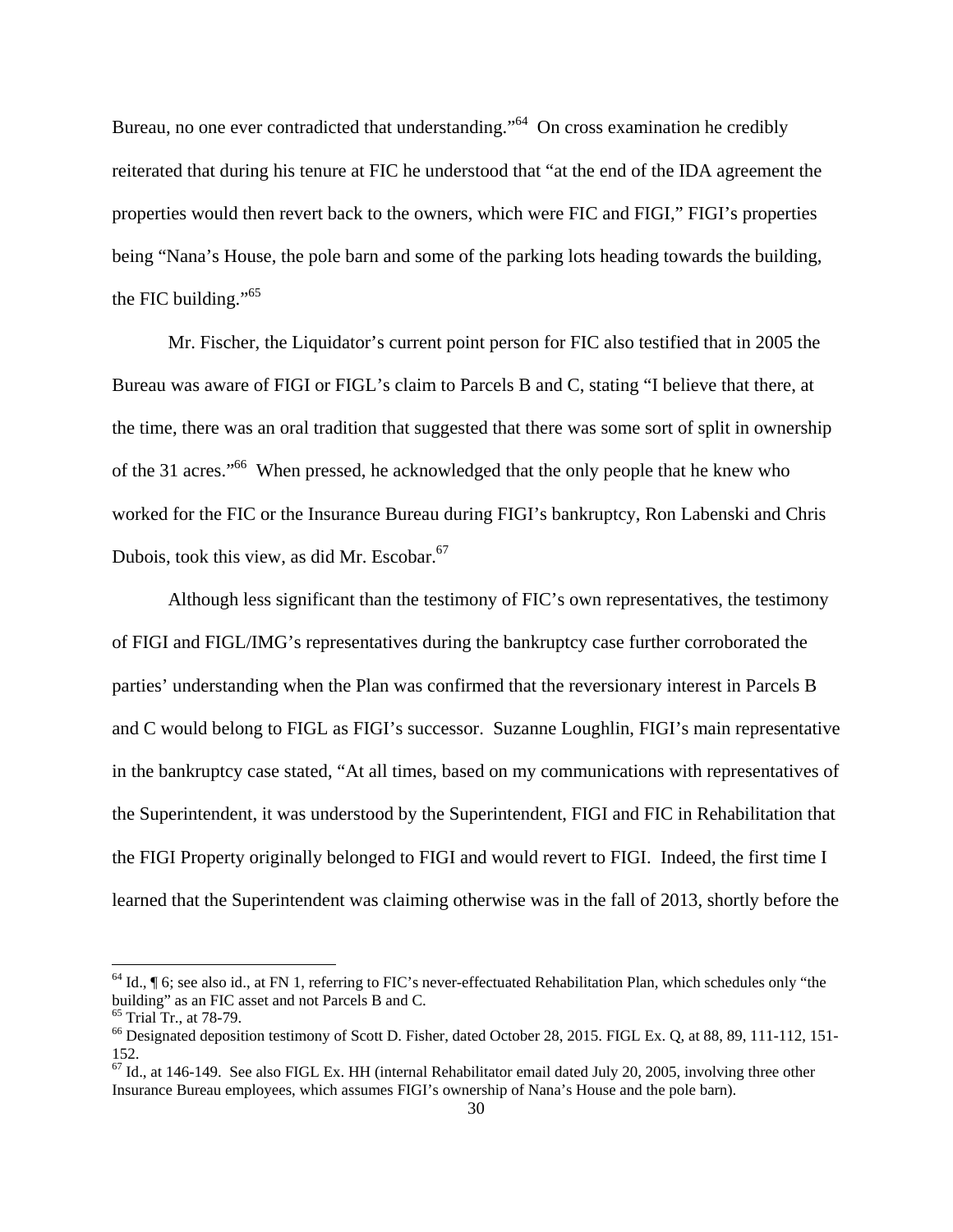[IDA] program ended."68 Ms. Loughlin's testimony on this point, including on cross examination, was consistent and credible, although she acknowledged the obvious, that the actual, pre-bankruptcy IDA documents provided otherwise.

John A. Petrilli, IMG/FIGL's representative during the bankruptcy case agreed with Ms. Loughlin and Mr. Conolly's understandings about the reversionary interest in Parcels B and C, including as to the meaning of the reference in the Settlement Agreement to "realty owned by FIGI" that he and Mr. Conolly, among others, negotiated.<sup>69</sup> His testimony, including on cross examination was also consistent and credible.<sup>70</sup>

Under the circumstances, therefore, it is clear that the Rehabilitator understood that the "Assets" that were transferred to FIGL under the Plan and for purposes of the Confirmation Order included not only the reversionary interest in Parcel C but also in Parcel B. To rule otherwise based on judicial estoppel or any other equitable doctrine would provide the Liquidator, as the Rehabilitator's successor, with an improper windfall contrary to 11 U.S.C. § 1141(a)-(c) and undo the Plan and Confirmation Order.

### **Conclusion**

For the foregoing reasons, under the Plan the reversionary interests in Parcels B and C are property of FIGL, and the Liquidator is precluded by the Plan and the Confirmation Order from interfering with those interests. Accordingly, the IDA is required to promptly transfer title to Parcels B and C to FIGL. Counsel for FIGL shall email a proposed judgment consistent with

<sup>68</sup> Direct Testimony of Suzanne Loughlin, ¶ 5 [Dkt. 49]. Ms. Loughlin had previously defined the "FIGI Property" as "Nana's House, the Pole Barn, the contiguous parking lots and the land they were on." Id., ¶ 3; see also id., ¶ 10, noting the Settlement Agreement's reference to "the realty owned by FIGI."

 $^{69}$  Direct Testimony of John A. Petrilli,  $\P\P$  9-11, 22-26; see also id.,  $\P$  46: "[I]t was Mr. Conolly who advised me that there were errors in the CSIDA documentation. Nevertheless, on FIC's behalf, Mr. Conolly filed a Proof of Claim that knowingly and intentionally omitted any claim against what is now referred to as Parcels B and C."  $\frac{70}{11}$  Trial Tr. at 132-134.